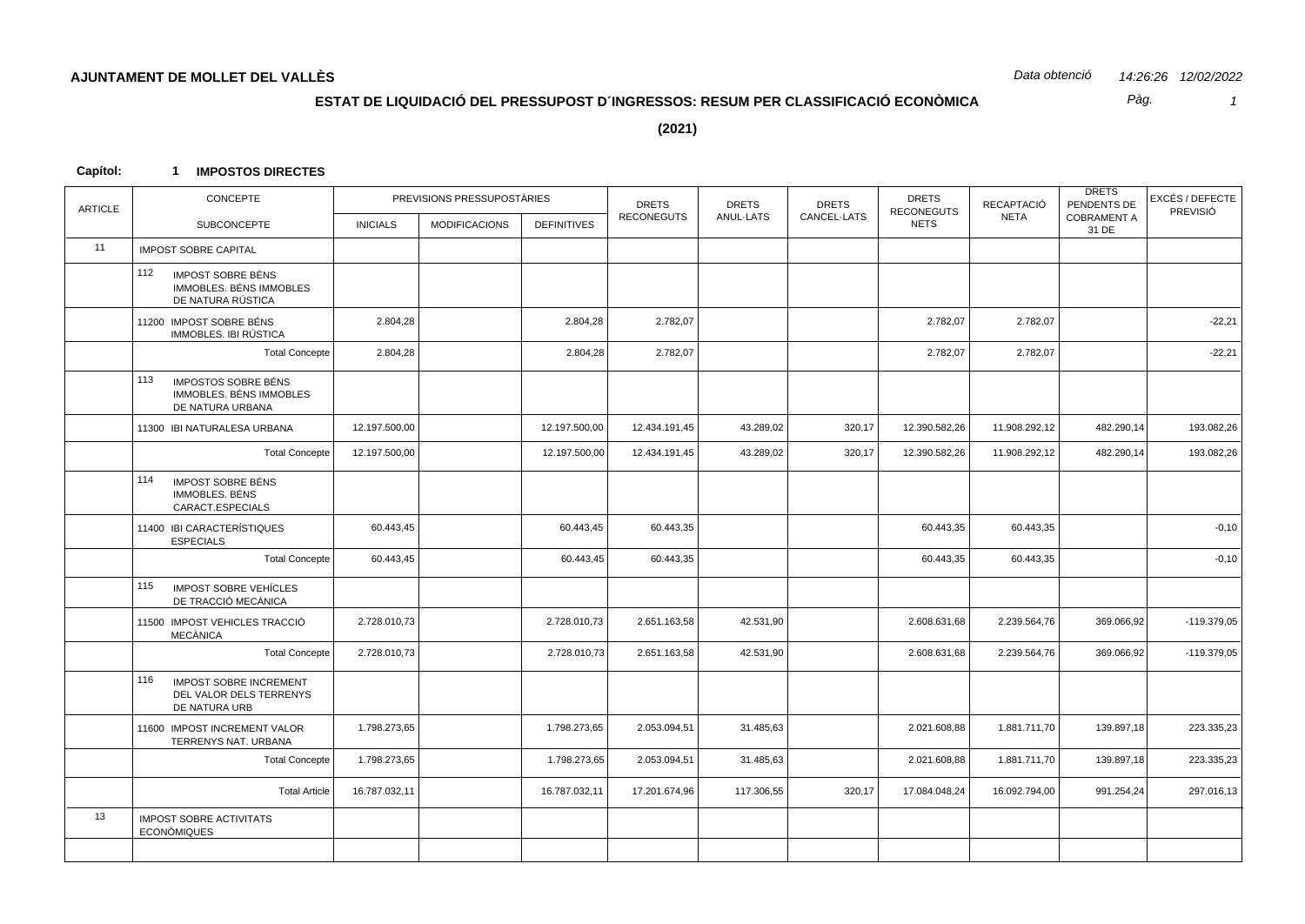*Pàg.*

*2*

**(2021)**

### **Capítol: 1 IMPOSTOS DIRECTES**

| ARTICLE | CONCEPTE                                                    |                 | PREVISIONS PRESSUPOSTÀRIES |                    | <b>DRETS</b>  | <b>DRETS</b> | <b>DRETS</b> | <b>DRETS</b><br>RECONEGUTS | RECAPTACIÓ    | <b>DRETS</b><br>PENDENTS DE | EXCÉS / DEFECTE<br>PREVISIÓ |
|---------|-------------------------------------------------------------|-----------------|----------------------------|--------------------|---------------|--------------|--------------|----------------------------|---------------|-----------------------------|-----------------------------|
|         | <b>SUBCONCEPTE</b>                                          | <b>INICIALS</b> | <b>MODIFICACIONS</b>       | <b>DEFINITIVES</b> | RECONEGUTS    | ANUL-LATS    | CANCEL-LATS  | <b>NETS</b>                | <b>NETA</b>   | <b>COBRAMENT A</b><br>31 DE |                             |
|         | 13C<br><b>IMPOST SOBRE ACTIVITATS</b><br><b>ECONÒMIQUES</b> |                 |                            |                    |               |              |              |                            |               |                             |                             |
|         | 13000 IMPOST SOBRE ACTIVITATS<br>ECONÒMIQUES                | 2.485.483,31    |                            | 2.485.483,31       | 2.594.491,19  | 21.615,16    |              | 2.572.876.03               | 2.477.873,26  | 95.002,77                   | 87.392,72                   |
|         | <b>Total Concepte</b>                                       | 2.485.483,31    |                            | 2.485.483,31       | 2.594.491,19  | 21.615,16    |              | 2.572.876.03               | 2.477.873.26  | 95.002,77                   | 87.392,72                   |
|         | <b>Total Article</b>                                        | 2.485.483,31    |                            | 2.485.483,31       | 2.594.491,19  | 21.615,16    |              | 2.572.876.03               | 2.477.873,26  | 95.002,77                   | 87.392,72                   |
|         | Total Capítol                                               | 19.272.515.42   |                            | 19.272.515.42      | 19.796.166.15 | 138.921.71   | 320,17       | 19.656.924,27              | 18.570.667,26 | 1.086.257.01                | 384.408,85                  |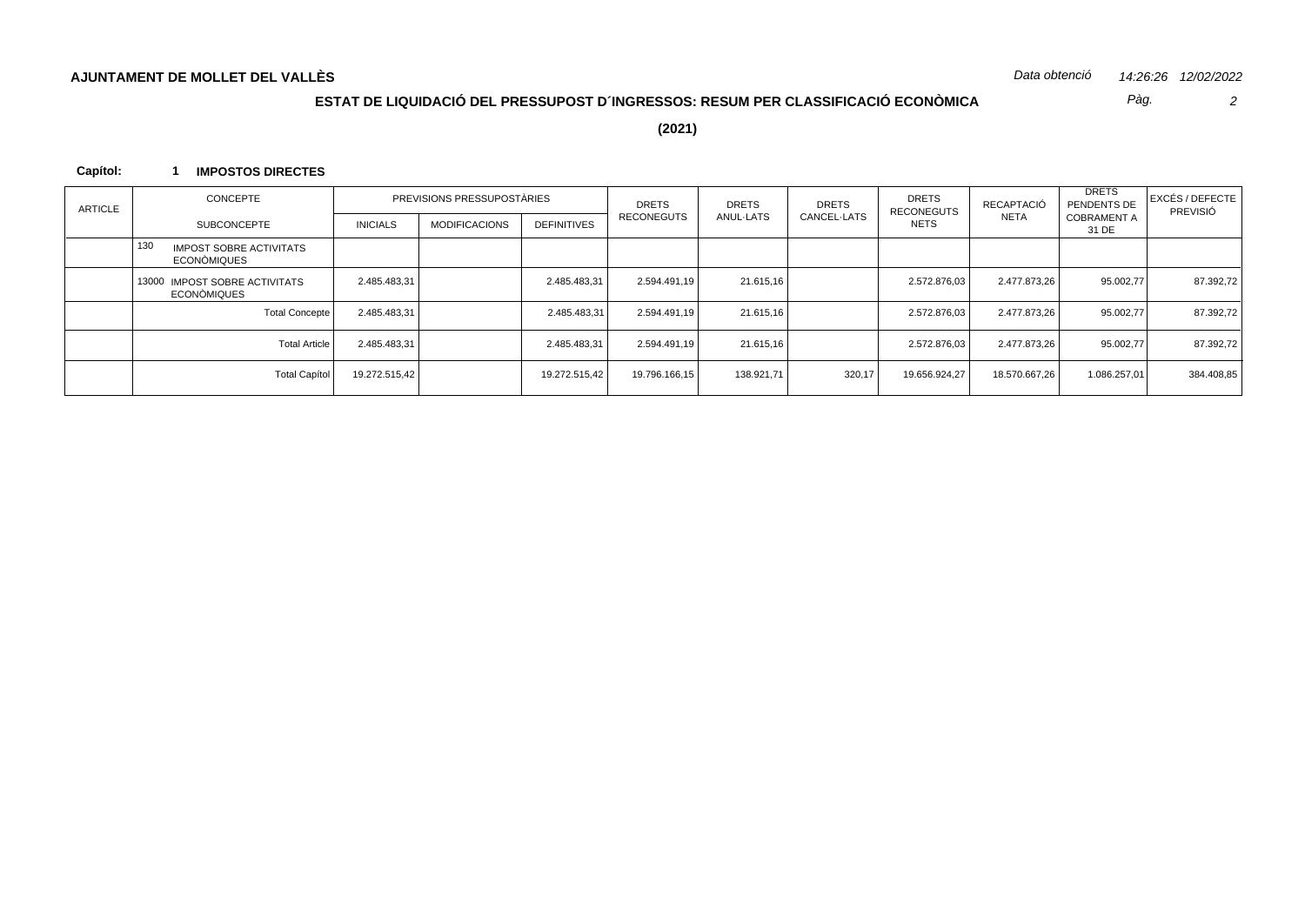Pàg.  $\mathbf{3}$ 

 $(2021)$ 

#### Capítol: 2 IMPOSTOS INDIRECTES

| ARTICLE | CONCEPTE                                                                 |                 | PREVISIONS PRESSUPOSTARIES |                    | <b>DRETS</b>      | <b>DRETS</b> | <b>DRETS</b><br>CANCEL-LATS | <b>DRETS</b><br><b>RECONEGUTS</b> | RECAPTACIÓ  | <b>DRETS</b><br>PENDENTS DE | EXCÉS / DEFECTE<br>PREVISIÓ |
|---------|--------------------------------------------------------------------------|-----------------|----------------------------|--------------------|-------------------|--------------|-----------------------------|-----------------------------------|-------------|-----------------------------|-----------------------------|
|         | <b>SUBCONCEPTE</b>                                                       | <b>INICIALS</b> | <b>MODIFICACIONS</b>       | <b>DEFINITIVES</b> | <b>RECONEGUTS</b> | ANUL-LATS    |                             | <b>NETS</b>                       | <b>NETA</b> | <b>COBRAMENT A</b><br>31 DE |                             |
| 29      | ALTRES IMPOSTO INDIRECTES                                                |                 |                            |                    |                   |              |                             |                                   |             |                             |                             |
|         | 290<br><b>IMPOSTOS SOBRE</b><br>CONSTRUCCIONS,<br>INSTAL-LACIONS I OBRES |                 |                            |                    |                   |              |                             |                                   |             |                             |                             |
|         | <b>IMPOST CONSTRUCCIONS.</b><br>29000<br>INSTAL.LACIONS I OBRES          | 775.000,00      |                            | 775.000,00         | 743.441.28        | 402.627,12   |                             | 340.814,16                        | 235.492,05  | 105.322,11                  | -434.185,84                 |
|         | <b>Total Concepte</b>                                                    | 775.000,00      |                            | 775.000,00         | 743.441,28        | 402.627,12   |                             | 340.814,16                        | 235.492,05  | 105.322,11                  | -434.185,84                 |
|         | Total Article                                                            | 775.000,00      |                            | 775.000,00         | 743.441,28        | 402.627,12   |                             | 340.814,16                        | 235.492,05  | 105.322,11                  | -434.185,84                 |
|         | Total Capítol                                                            | 775.000,00      |                            | 775.000,00         | 743.441,28        | 402.627,12   |                             | 340.814,16                        | 235.492,05  | 105.322,11                  | -434.185,84                 |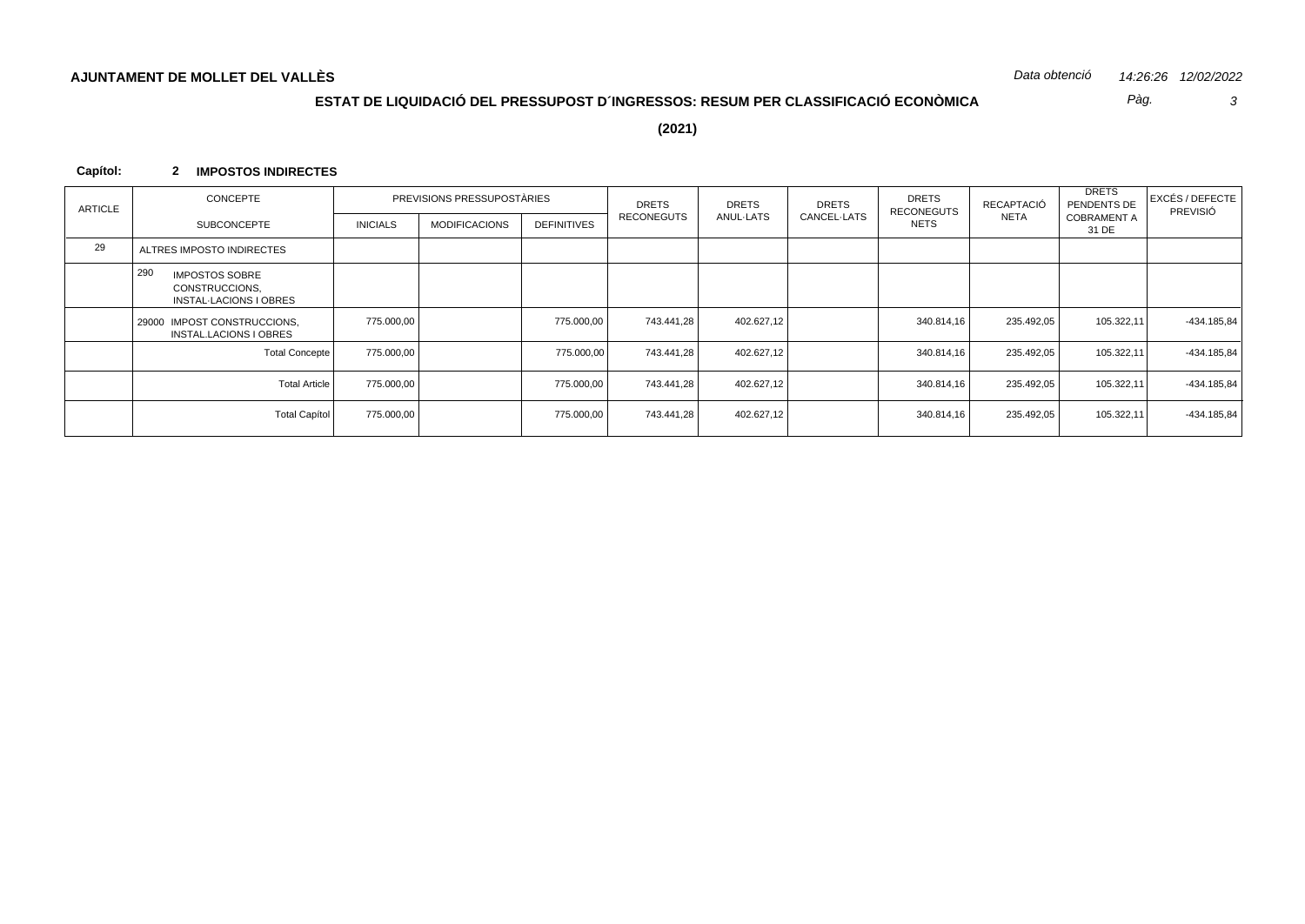*Pàg.*

*4*

**(2021)**

| <b>ARTICLE</b> | CONCEPTE                                                                  |                 | PREVISIONS PRESSUPOSTÀRIES |                    | <b>DRETS</b>      | <b>DRETS</b> | <b>DRETS</b> | <b>DRETS</b><br><b>RECONEGUTS</b> | RECAPTACIÓ   | <b>DRETS</b><br>PENDENTS DE | EXCÉS / DEFECTE<br>PREVISIÓ |
|----------------|---------------------------------------------------------------------------|-----------------|----------------------------|--------------------|-------------------|--------------|--------------|-----------------------------------|--------------|-----------------------------|-----------------------------|
|                | <b>SUBCONCEPTE</b>                                                        | <b>INICIALS</b> | <b>MODIFICACIONS</b>       | <b>DEFINITIVES</b> | <b>RECONEGUTS</b> | ANUL-LATS    | CANCEL-LATS  | <b>NETS</b>                       | <b>NETA</b>  | <b>COBRAMENT A</b><br>31 DE |                             |
| 30             | TASSES PER LA PRESTACIÓ DE<br>SERVEIS PÚBLICS BÀSICS                      |                 |                            |                    |                   |              |              |                                   |              |                             |                             |
|                | 302<br>SERVEI DE RECOLLIDA<br><b>D'ESCOMBRERIES</b>                       |                 |                            |                    |                   |              |              |                                   |              |                             |                             |
|                | 30200 TAXA RECOLLIDA RESIDUS                                              | 5.673.914,55    | 438.129,75                 | 6.112.044,30       | 7.548.408,35      | 6.141,24     |              | 7.542.267,11                      | 5.596.974,71 | 1.945.292,40                | 1.430.222,81                |
|                | <b>Total Concepte</b>                                                     | 5.673.914,55    | 438.129,75                 | 6.112.044,30       | 7.548.408,35      | 6.141,24     |              | 7.542.267,11                      | 5.596.974,71 | 1.945.292,40                | 1.430.222,81                |
|                | 304<br>CÀNON DE SANEJAMENT                                                |                 |                            |                    |                   |              |              |                                   |              |                             |                             |
|                | 30400 CÀNON DE L'AIGUA                                                    | 1,00            | 1.796.854,00               | 1.796.855,00       | 1.803.448,52      | 6.011,75     |              | 1.797.436,77                      | 1.682.214,02 | 115.222,75                  | 581,77                      |
|                | <b>Total Concepte</b>                                                     | 1,00            | 1.796.854,00               | 1.796.855,00       | 1.803.448,52      | 6.011,75     |              | 1.797.436,77                      | 1.682.214,02 | 115.222,75                  | 581,77                      |
|                | <b>Total Article</b>                                                      | 5.673.915,55    | 2.234.983,75               | 7.908.899,30       | 9.351.856,87      | 12.152,99    |              | 9.339.703,88                      | 7.279.188,73 | 2.060.515,15                | 1.430.804,58                |
| 31             | TAXES PER LA PRESTACIÓ DE<br>SERVEIS PÚBLICS DE CARÀCTER<br><b>SOCIAL</b> |                 |                            |                    |                   |              |              |                                   |              |                             |                             |
|                | 319<br>ALTRES TAXES PER<br>PRESTACIÓ DE SERVEIS DE<br>CARACTER PREFERENT  |                 |                            |                    |                   |              |              |                                   |              |                             |                             |
|                | 31902 TAXA DE SALUT PÚBLICA                                               | 4.609,11        |                            | 4.609,11           | 10.527,19         | 333,82       |              | 10.193,37                         | 9.313,29     | 880,08                      | 5.584,26                    |
|                | 31903 TAXA PER A LA VERIFICACIÓ<br>D'ÚS ANÒMAL DE<br><b>L'HABITATGE</b>   | 1.050,60        |                            | 1.050,60           |                   |              |              |                                   |              |                             | $-1.050,60$                 |
|                | <b>Total Concepte</b>                                                     | 5.659,71        |                            | 5.659,71           | 10.527,19         | 333,82       |              | 10.193,37                         | 9.313,29     | 880,08                      | 4.533,66                    |
|                | <b>Total Article</b>                                                      | 5.659,71        |                            | 5.659,71           | 10.527,19         | 333,82       |              | 10.193,37                         | 9.313,29     | 880,08                      | 4.533,66                    |
| 32             | TAXES PER LA REALITZACIÓ<br>D'ACTIVITATS DE COMPETÈNCIA<br><b>LOCAL</b>   |                 |                            |                    |                   |              |              |                                   |              |                             |                             |
|                | 321<br>LLICÈNCIES URBANÍSTIQUES                                           |                 |                            |                    |                   |              |              |                                   |              |                             |                             |
|                | 32100 TAXA LLICÈNCIES<br><b>URBANÍSTIQUES</b>                             | 307.445,16      |                            | 307.445,16         | 465.221,62        | 41.983,51    |              | 423.238,11                        | 301.105,15   | 122.132,96                  | 115.792,95                  |
|                | <b>Total Concepte</b>                                                     | 307.445,16      |                            | 307.445,16         | 465.221,62        | 41.983,51    |              | 423.238,11                        | 301.105,15   | 122.132,96                  | 115.792,95                  |
|                | 325<br>TAXA PER EXPEDICIÓ DE<br><b>DOCUMENTS</b>                          |                 |                            |                    |                   |              |              |                                   |              |                             |                             |
|                |                                                                           |                 |                            |                    |                   |              |              |                                   |              |                             |                             |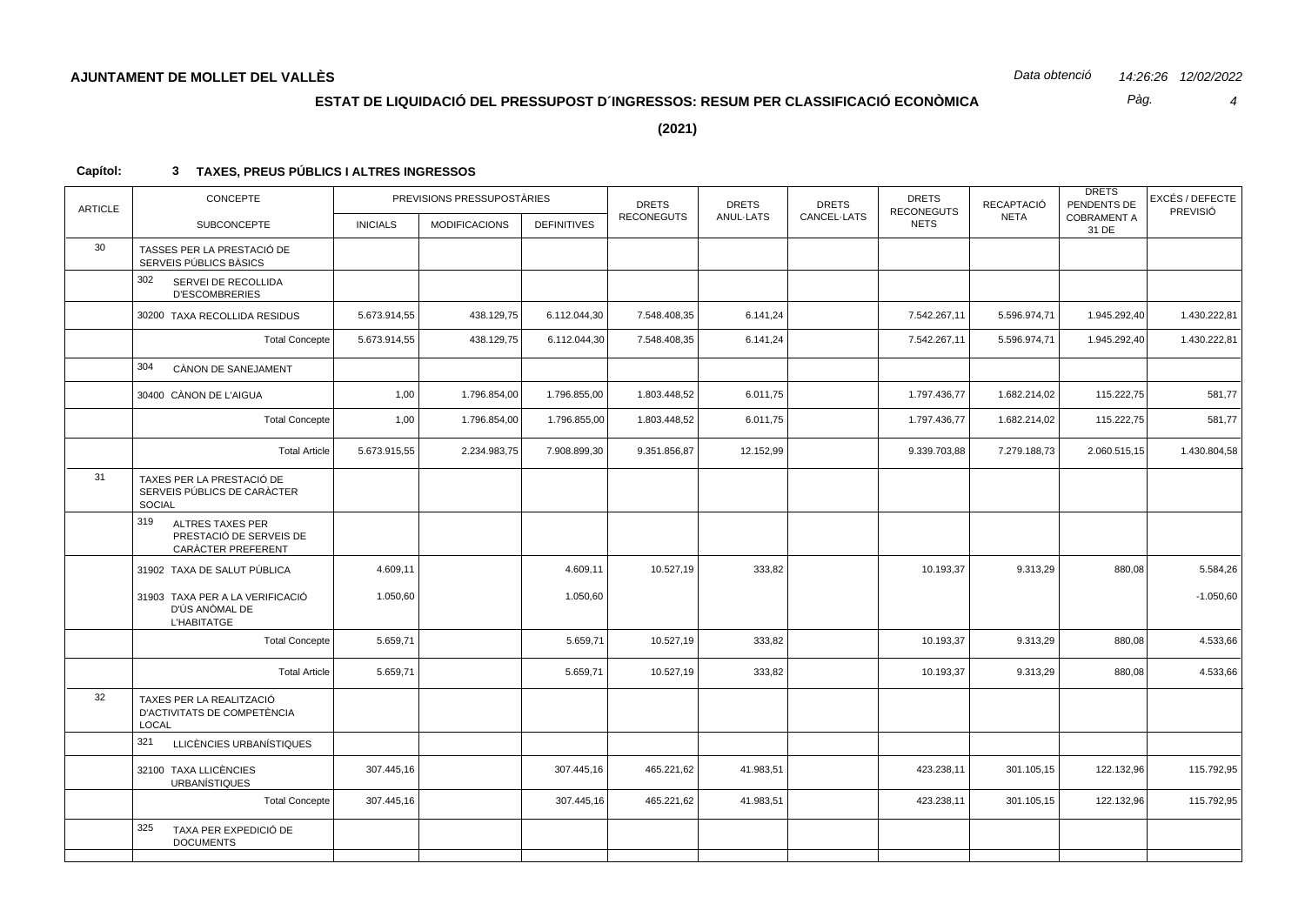Pàg.  $\overline{5}$ 

 $(2021)$ 

| <b>ARTICLE</b> | CONCEPTE<br>PREVISIONS PRESSUPOSTÀRIES                                    |                 |                      | <b>DRETS</b><br><b>RECONEGUTS</b> | <b>DRETS</b><br>ANUL-LATS | <b>DRETS</b><br>CANCEL-LATS | <b>DRETS</b><br><b>RECONEGUTS</b> | RECAPTACIÓ<br><b>NETA</b> | <b>DRETS</b><br>PENDENTS DE<br><b>COBRAMENT A</b> | EXCÉS / DEFECTE<br>PREVISIÓ |               |
|----------------|---------------------------------------------------------------------------|-----------------|----------------------|-----------------------------------|---------------------------|-----------------------------|-----------------------------------|---------------------------|---------------------------------------------------|-----------------------------|---------------|
|                | <b>SUBCONCEPTE</b>                                                        | <b>INICIALS</b> | <b>MODIFICACIONS</b> | <b>DEFINITIVES</b>                |                           |                             |                                   | <b>NETS</b>               |                                                   | 31 DE                       |               |
|                | 32500 TAXA EXPEDICIÓ<br><b>DOCUMENTS</b><br><b>ADMINISTRATIUS</b>         | 33.535,26       |                      | 33.535,26                         | 28.372,85                 | 1.105,02                    |                                   | 27.267,83                 | 22.097,55                                         | 5.170,28                    | $-6.267,43$   |
|                | <b>Total Concepte</b>                                                     | 33.535,26       |                      | 33.535,26                         | 28.372,85                 | 1.105,02                    |                                   | 27.267,83                 | 22.097,55                                         | 5.170,28                    | $-6.267,43$   |
|                | 326<br>TAXA PER RETIRADA DE<br><b>VEHICLES</b>                            |                 |                      |                                   |                           |                             |                                   |                           |                                                   |                             |               |
|                | 32600 TAXA RETIRADA VEHICLES                                              | 84.460,00       |                      | 84.460,00                         | 123.386,93                | 557,91                      |                                   | 122.829,02                | 122.829,02                                        |                             | 38.369,02     |
|                | <b>Total Concepte</b>                                                     | 84.460,00       |                      | 84.460,00                         | 123.386,93                | 557,91                      |                                   | 122.829,02                | 122.829,02                                        |                             | 38.369,02     |
|                | 329<br>ALTRES TAXES PER LA<br>REALITZACIÓ D'ACTIVITATS<br>DE COMPETÈNCIA  |                 |                      |                                   |                           |                             |                                   |                           |                                                   |                             |               |
|                | 32900 TAXA SERVEIS FUNERARIS                                              | 43.139.58       |                      | 43.139,58                         | 17.605,14                 | 1.016,98                    |                                   | 16.588,16                 | 16.107,73                                         | 480,43                      | $-26.551,42$  |
|                | 32901 TAXA CELEBRACIÓ<br>MATRIMONIS I CERIMÒNIES<br><b>CIVILS</b>         | 24.426,45       |                      | 24.426,45                         | 2.994,70                  |                             |                                   | 2.994,70                  | 2.869,92                                          | 124,78                      | $-21.431,75$  |
|                | 32903 TAXA LLICÈNCIES<br><b>AUTOTAXIS</b>                                 | 12.509,05       |                      | 12.509,05                         | 2.219,34                  | 89,80                       |                                   | 2.129,54                  | 1.787,44                                          | 342,10                      | $-10.379,51$  |
|                | 32905 TAXA CONCESSIÓ<br>LLICÈNCIES PUBLICITAT<br><b>DINÀMICA</b>          | 210,02          |                      | 210,02                            | 65,63                     | 63,72                       |                                   | 1,91                      | 1,91                                              |                             | $-208,11$     |
|                | 32906 TAXA SERVEIS INTERVENCIÓ<br><b>INTEGRAL</b>                         | 125.278,79      |                      | 125.278,79                        | 83.321,35                 | 1.563,83                    |                                   | 81.757,52                 | 44.425,73                                         | 37.331,79                   | $-43.521,27$  |
|                | 32907 TAXA PRESTACIO SERVEIS<br>POLICIA LOCAL I<br>CIRCULACIONS ESPECIAL  |                 |                      |                                   | 25,60                     |                             |                                   | 25,60                     | 25,60                                             |                             | 25,60         |
|                | <b>Total Concepte</b>                                                     | 205.563,89      |                      | 205.563,89                        | 106.231,76                | 2.734,33                    |                                   | 103.497,43                | 65.218,33                                         | 38.279,10                   | $-102.066,46$ |
|                | <b>Total Article</b>                                                      | 631.004,31      |                      | 631.004,31                        | 723.213,16                | 46.380,77                   |                                   | 676.832,39                | 511.250,05                                        | 165.582,34                  | 45.828,08     |
| 33             | TAXES PER LA UTILITZACIÓ<br>PRIVATIVA O L'APROFITAMENT<br><b>ESPECIAL</b> |                 |                      |                                   |                           |                             |                                   |                           |                                                   |                             |               |
|                | 331<br>TAXA PER ENTRADA DE<br><b>VEHÍCLES</b>                             |                 |                      |                                   |                           |                             |                                   |                           |                                                   |                             |               |
|                | 33100 TAXA ENTRADES DE<br><b>VEHICLES</b>                                 | 599.284,21      |                      | 599.284,21                        | 622.766.48                | 1.749,52                    |                                   | 621.016,96                | 572.414,73                                        | 48.602,23                   | 21.732,75     |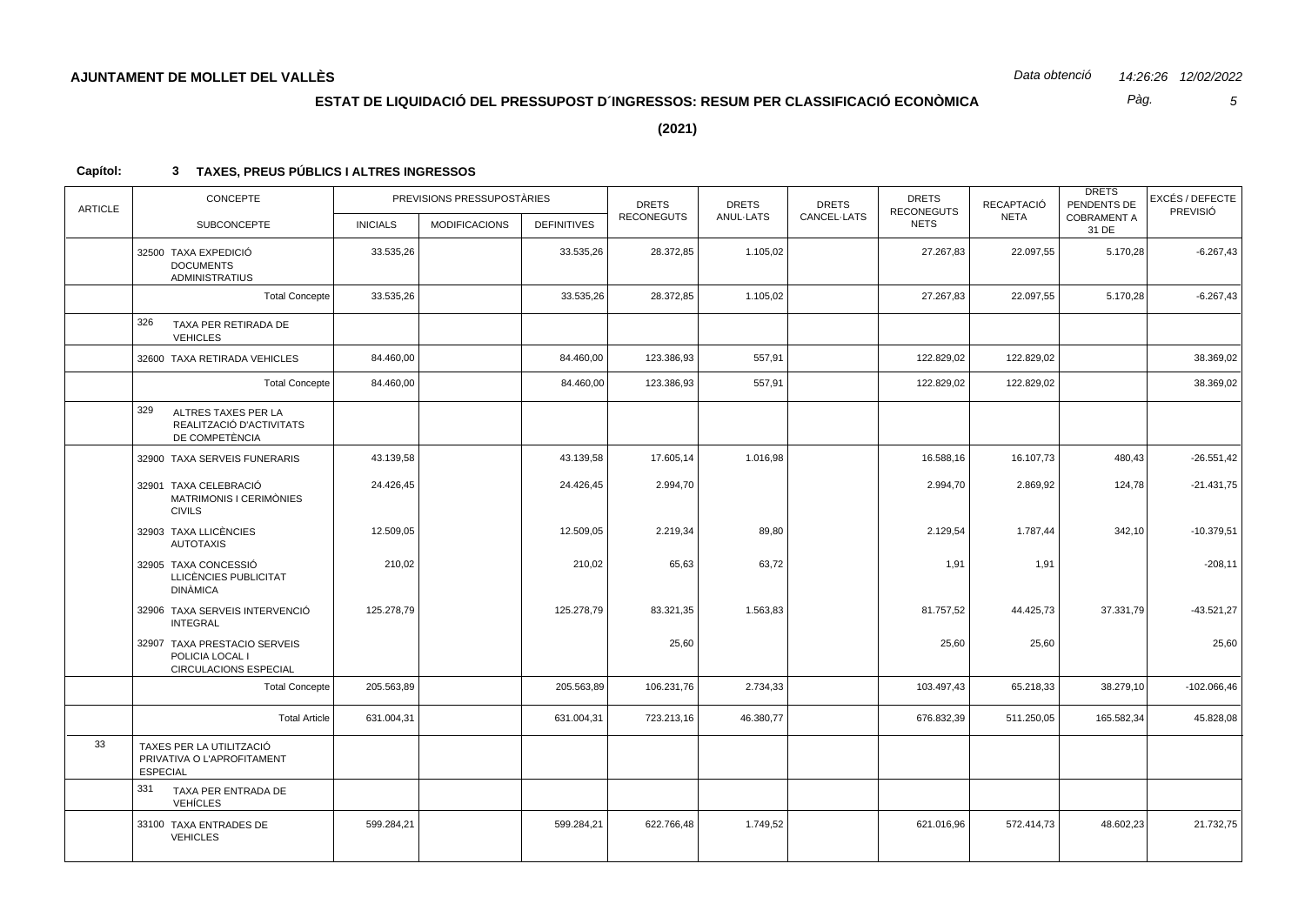Pàg.  $6\overline{6}$ 

 $(2021)$ 

| <b>ARTICLE</b> | CONCEPTE                                                                         | PREVISIONS PRESSUPOSTÀRIES<br><b>SUBCONCEPTE</b><br><b>INICIALS</b><br><b>MODIFICACIONS</b> |  |                    | <b>DRETS</b>      | <b>DRETS</b> | <b>DRETS</b> | <b>DRETS</b><br><b>RECONEGUTS</b> | RECAPTACIÓ  | <b>DRETS</b><br>PENDENTS DE | EXCÉS / DEFECTE<br>PREVISIÓ |
|----------------|----------------------------------------------------------------------------------|---------------------------------------------------------------------------------------------|--|--------------------|-------------------|--------------|--------------|-----------------------------------|-------------|-----------------------------|-----------------------------|
|                |                                                                                  |                                                                                             |  | <b>DEFINITIVES</b> | <b>RECONEGUTS</b> | ANUL-LATS    | CANCEL-LATS  | <b>NETS</b>                       | <b>NETA</b> | <b>COBRAMENT A</b><br>31 DE |                             |
|                | <b>Total Concepte</b>                                                            | 599.284,21                                                                                  |  | 599.284,21         | 622.766,48        | 1.749,52     |              | 621.016,96                        | 572.414,73  | 48.602,23                   | 21.732,75                   |
|                | 332<br>TAXA PER UTILITZACIÓ<br>PRIVATIVA O APROFITAMENT<br><b>ESPECIAL PER E</b> |                                                                                             |  |                    |                   |              |              |                                   |             |                             |                             |
|                | 33200 TAXA UTIL. PRIV. O APROF.<br>ESP. PER EMP. EXP. SERVEIS<br>SUBM.           | 494.066,09                                                                                  |  | 494.066,09         | 851.189,41        | 118,59       |              | 851.070,82                        | 491.261,45  | 359.809,37                  | 357.004,73                  |
|                | <b>Total Concepte</b>                                                            | 494.066,09                                                                                  |  | 494.066,09         | 851.189,41        | 118,59       |              | 851.070,82                        | 491.261,45  | 359.809,37                  | 357.004,73                  |
|                | 333<br>TAXA PER UTILITZACIÓ<br>PRIVATIVA O APROFITAMENT<br><b>ESPECIAL PER E</b> |                                                                                             |  |                    |                   |              |              |                                   |             |                             |                             |
|                | 33300 TAXA D'APROF.ESPECIAL<br>PER EMPRESES EXPLOTAC.<br>SERVEIS TELEC.          |                                                                                             |  |                    |                   |              |              |                                   |             |                             |                             |
|                | <b>Total Concepte</b>                                                            |                                                                                             |  |                    |                   |              |              |                                   |             |                             |                             |
|                | 335<br>TAXA PER OCUPACIÓ DE LA<br>VIA PÚBLICA AMB<br><b>TERRASSES</b>            |                                                                                             |  |                    |                   |              |              |                                   |             |                             |                             |
|                | 33500 OVP TAULES I CADIRES                                                       | 316.778,85                                                                                  |  | 316.778,85         | 271.811,53        | 11.925,18    |              | 259.886,35                        | 157.629,71  | 102.256,64                  | $-56.892,50$                |
|                | <b>Total Concepte</b>                                                            | 316.778,85                                                                                  |  | 316.778,85         | 271.811,53        | 11.925,18    |              | 259.886,35                        | 157.629,71  | 102.256,64                  | $-56.892,50$                |
|                | 338<br>COMPENSACIÓ DE<br>TELEFÓNICA DE ESPAÑA<br>S.A.                            |                                                                                             |  |                    |                   |              |              |                                   |             |                             |                             |
|                | 33800 COMPENSACIO TELEFONICA<br>DE ESPAÑA S.A.                                   | 110.075,69                                                                                  |  | 110.075,69         | 94.310,70         |              |              | 94.310,70                         | 94.310,70   |                             | $-15.764,99$                |
|                | <b>Total Concepte</b>                                                            | 110.075,69                                                                                  |  | 110.075,69         | 94.310,70         |              |              | 94.310,70                         | 94.310,70   |                             | $-15.764,99$                |
|                | 339<br><b>ALTRES TAXES PER</b><br>UTILITZACIÓ PRIVATIVA DEL<br>DOMINI PÚBLIC     |                                                                                             |  |                    |                   |              |              |                                   |             |                             |                             |
|                | 33900 OVP QUIOSCOS                                                               | 7.835,76                                                                                    |  | 7.835,76           | 3.597,23          | 375,40       |              | 3.221,83                          | 3.221,83    |                             | $-4.613,93$                 |
|                | 33901 TAXA OVP PARADES                                                           | 460.188,03                                                                                  |  | 460.188,03         | 383.885,57        | 15,58        |              | 383.869,99                        | 160.380,07  | 223.489,92                  | $-76.318.04$                |
|                | 33902 TAXA OVP MATERIALS<br>CONSTRUCCIÓ                                          | 16.061,00                                                                                   |  | 16.061,00          | 42.932,12         | 9,92         |              | 42.922,20                         | 23.784,25   | 19.137,95                   | 26.861,20                   |
|                |                                                                                  |                                                                                             |  |                    |                   |              |              |                                   |             |                             |                             |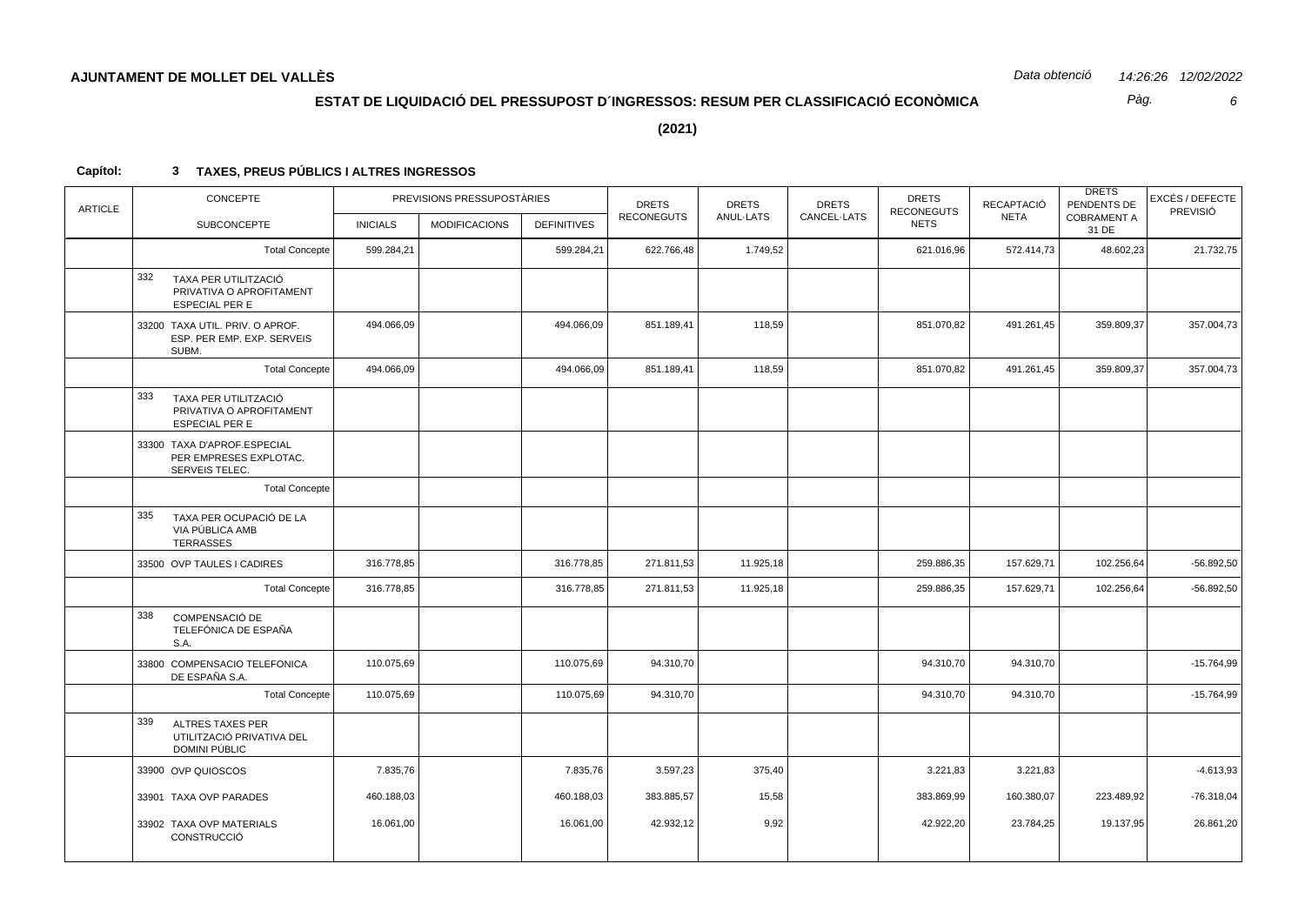Pàg.  $\overline{7}$ 

 $(2021)$ 

| <b>ARTICLE</b> | CONCEPTE                                                                                  |                 | PREVISIONS PRESSUPOSTÀRIES |                    | <b>DRETS</b>      | <b>DRETS</b> | <b>DRETS</b> | <b>DRETS</b><br><b>RECONEGUTS</b> | RECAPTACIÓ   | <b>DRETS</b><br>PENDENTS DE | EXCÉS / DEFECTE<br>PREVISIÓ |
|----------------|-------------------------------------------------------------------------------------------|-----------------|----------------------------|--------------------|-------------------|--------------|--------------|-----------------------------------|--------------|-----------------------------|-----------------------------|
|                | <b>SUBCONCEPTE</b>                                                                        | <b>INICIALS</b> | <b>MODIFICACIONS</b>       | <b>DEFINITIVES</b> | <b>RECONEGUTS</b> | ANUL-LATS    | CANCEL-LATS  | <b>NETS</b>                       | <b>NETA</b>  | <b>COBRAMENT A</b><br>31 DE |                             |
|                | 33903 TAXA<br>APROF.ESP.DOM.PÚBLIC<br>EMPRESA TRANSPORTISTA<br><b>ENERGIA ELEC</b>        | 75.000,00       |                            | 75.000,00          |                   |              |              |                                   |              |                             | $-75.000,00$                |
|                | 33904 TAXA OCUPACIO VIA<br>PUBLICA AMB CAIXERS<br><b>AUTOMATICS</b>                       |                 |                            |                    | 7.795,78          | 193,33       |              | 7.602,45                          | 5.254,57     | 2.347,88                    | 7.602,45                    |
|                | 33905 TAXA APROF. ESP. DOM.<br>PUBLIC EMPRESA<br><b>TRANSPORTISTA</b><br><b>HIDROCARB</b> |                 |                            |                    | 31.257,00         |              |              | 31.257,00                         | 31.257,00    |                             | 31.257,00                   |
|                | <b>Total Concepte</b>                                                                     | 559.084,79      |                            | 559.084,79         | 469.467,70        | 594,23       |              | 468.873,47                        | 223.897,72   | 244.975,75                  | $-90.211,32$                |
|                | <b>Total Article</b>                                                                      | 2.079.289,63    |                            | 2.079.289,63       | 2.309.545,82      | 14.387,52    |              | 2.295.158,30                      | 1.539.514,31 | 755.643,99                  | 215.868,67                  |
| 34             | PREUS PÚBLICS                                                                             |                 |                            |                    |                   |              |              |                                   |              |                             |                             |
|                | 341<br>SERVEIS ASSISTENCIALS                                                              |                 |                            |                    |                   |              |              |                                   |              |                             |                             |
|                | 34100 PREU PÚBLIC SERVEIS<br>ATENCIÓ DOMICILIÀRIA                                         | 29.422,05       |                            | 29.422,05          | 40.712,31         | 253,04       |              | 40.459,27                         | 9.521,26     | 30.938,01                   | 11.037,22                   |
|                | <b>Total Concepte</b>                                                                     | 29.422,05       |                            | 29.422,05          | 40.712,31         | 253,04       |              | 40.459,27                         | 9.521,26     | 30.938,01                   | 11.037,22                   |
|                | 342<br><b>SERVEIS EDUCATIUS</b>                                                           |                 |                            |                    |                   |              |              |                                   |              |                             |                             |
|                | 34200 PREU PÚBLIC SERVEIS<br><b>CULTURALS</b>                                             | 9.270,00        |                            | 9.270,00           | 50.187,29         | 1.456,58     |              | 48.730,71                         | 48.498,17    | 232,54                      | 39.460,71                   |
|                | <b>Total Concepte</b>                                                                     | 9.270,00        |                            | 9.270,00           | 50.187,29         | 1.456,58     |              | 48.730,71                         | 48.498,17    | 232,54                      | 39.460,71                   |
|                | 343<br><b>SERVEIS ESPORTIUS</b>                                                           |                 |                            |                    |                   |              |              |                                   |              |                             |                             |
|                | 34300 PREU PÚBLIC SERVEIS<br><b>ESPORTIUS</b>                                             | 15.490,84       |                            | 15.490,84          | 4.109,08          | 64,00        |              | 4.045,08                          | 3.715,08     | 330,00                      | $-11.445,76$                |
|                | <b>Total Concepte</b>                                                                     | 15.490,84       |                            | 15.490,84          | 4.109,08          | 64,00        |              | 4.045,08                          | 3.715,08     | 330,00                      | $-11.445,76$                |
|                | 349<br>ALTRES PREUS PÚBLICS                                                               |                 |                            |                    |                   |              |              |                                   |              |                             |                             |
|                | 34900 PREU PÚBLIC VENDA<br>PUBLIC. I MAT.<br><b>PROMOCIONALS</b>                          | 330,62          |                            | 330,62             |                   |              |              |                                   |              |                             | $-330,62$                   |
|                | 34901 PREU PÚBLIC ACTIVITATS<br>FIRALS D' ÀMBIT<br><b>COMERCIALS</b>                      | 7.956,75        |                            | 7.956,75           | 6.550,00          | 294,85       |              | 6.255,15                          | 4.950,00     | 1.305, 15                   | $-1.701,60$                 |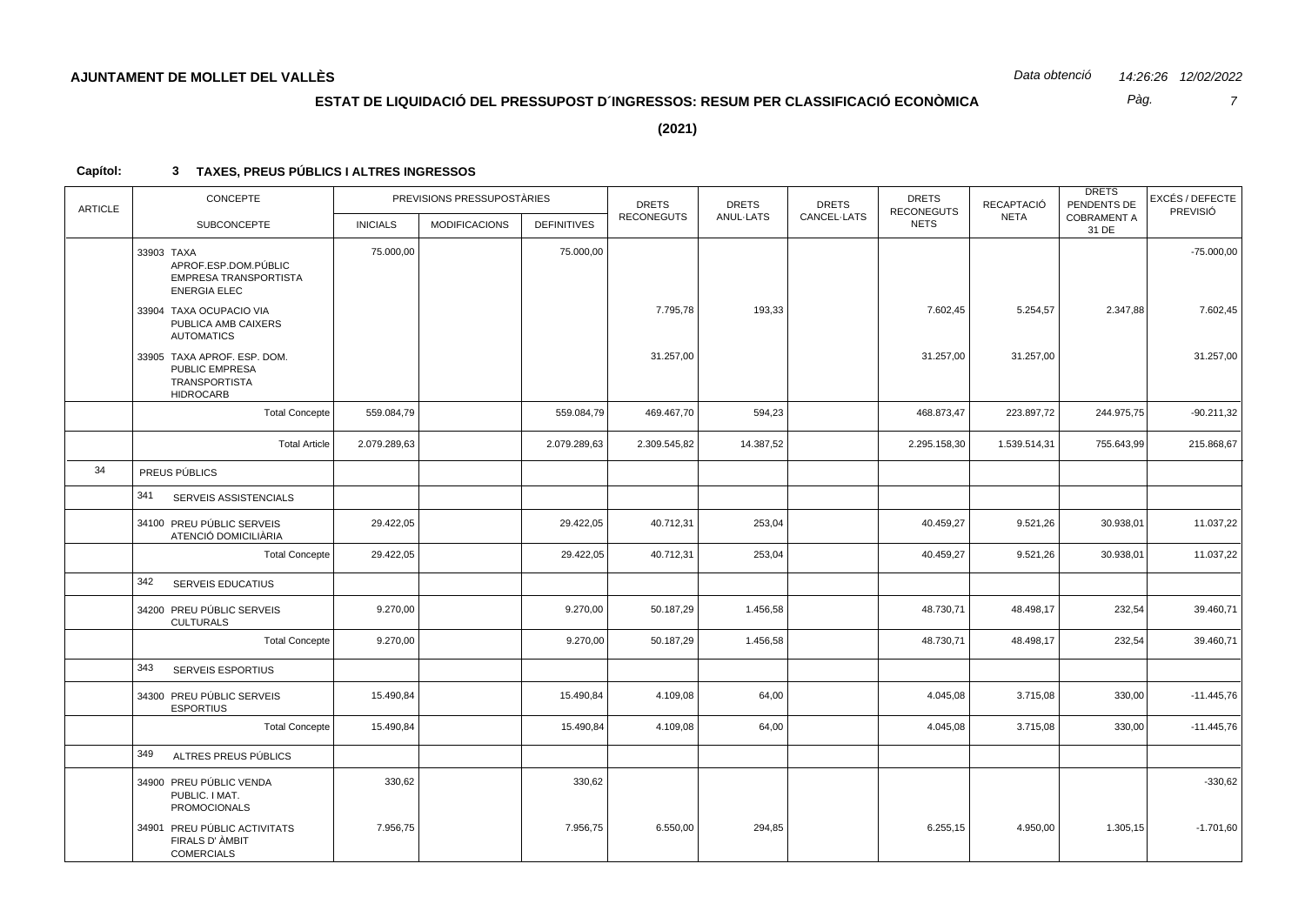Pàg.  $\mathcal{B}$ 

 $(2021)$ 

| <b>ARTICLE</b> | <b>CONCEPTE</b>                                                 | PREVISIONS PRESSUPOSTÀRIES |                      | <b>DRETS</b>       | <b>DRETS</b>      | <b>DRETS</b> | <b>DRETS</b><br><b>RECONEGUTS</b> | <b>RECAPTACIÓ</b> | <b>DRETS</b><br>PENDENTS DE | EXCÉS / DEFECTE<br>PREVISIÓ |              |
|----------------|-----------------------------------------------------------------|----------------------------|----------------------|--------------------|-------------------|--------------|-----------------------------------|-------------------|-----------------------------|-----------------------------|--------------|
|                | <b>SUBCONCEPTE</b>                                              | <b>INICIALS</b>            | <b>MODIFICACIONS</b> | <b>DEFINITIVES</b> | <b>RECONEGUTS</b> | ANUL-LATS    | CANCEL-LATS                       | <b>NETS</b>       | <b>NETA</b>                 | <b>COBRAMENT A</b><br>31 DE |              |
|                | 34902 PREU PÚBLIC UTILITZACIÓ<br>BÉNS PROPIETAT MUNICIPAL       | 926,63                     |                      | 926,63             | 1.330,94          |              |                                   | 1.330,94          | 665,47                      | 665,47                      | 404,31       |
|                | 34905 P.P. PLACES APARCAMENT<br><b>JOAN MIRÓ</b>                | 116.129,27                 |                      | 116.129,27         | 48.526,77         | 7,65         |                                   | 48.519,12         | 41.394,68                   | 7.124,44                    | $-67.610,15$ |
|                | <b>Total Concepte</b>                                           | 125.343,27                 |                      | 125.343,27         | 56.407,71         | 302,50       |                                   | 56.105,21         | 47.010,15                   | 9.095,06                    | $-69.238,06$ |
|                | <b>Total Article</b>                                            | 179.526,16                 |                      | 179.526,16         | 151.416,39        | 2.076,12     |                                   | 149.340,27        | 108.744,66                  | 40.595,61                   | $-30.185,89$ |
| 36             | <b>VENDES</b>                                                   |                            |                      |                    |                   |              |                                   |                   |                             |                             |              |
|                | 361<br><b>CONTRIBUCIONS ESPECIALS</b>                           |                            |                      |                    |                   |              |                                   |                   |                             |                             |              |
|                | 36100 CONTRIBUCIONS ESPECIALS                                   |                            |                      |                    |                   |              |                                   |                   |                             |                             |              |
|                | <b>Total Concepte</b>                                           |                            |                      |                    |                   |              |                                   |                   |                             |                             |              |
|                | <b>Total Article</b>                                            |                            |                      |                    |                   |              |                                   |                   |                             |                             |              |
| 38             | REINTEGRES D'OPERACIONS<br><b>CORRENTS</b>                      |                            |                      |                    |                   |              |                                   |                   |                             |                             |              |
|                | 389<br><b>ALTRES REINTEGRES</b><br><b>D'OPERACIONS CORRENTS</b> |                            |                      |                    |                   |              |                                   |                   |                             |                             |              |
|                | 38900 REINTEGRAMENTS D'<br><b>EXERCICIS TANCATS</b>             | 50.702,74                  |                      | 50.702,74          | 28.847,74         | 41.250,23    |                                   | $-12.402,49$      | $-14.804,72$                | 2.402,23                    | $-63.105,23$ |
|                | 38902 REINTEGRAMENTS DE<br><b>PARTICULARS</b>                   | 10,00                      |                      | 10,00              | 5.087,59          |              |                                   | 5.087,59          | 5.087,59                    |                             | 5.077,59     |
|                | <b>Total Concepte</b>                                           | 50.712,74                  |                      | 50.712,74          | 33.935,33         | 41.250,23    |                                   | $-7.314,90$       | $-9.717,13$                 | 2.402,23                    | $-58.027,64$ |
|                | <b>Total Article</b>                                            | 50.712,74                  |                      | 50.712,74          | 33.935,33         | 41.250,23    |                                   | $-7.314,90$       | $-9.717,13$                 | 2.402,23                    | $-58.027,64$ |
| 39             | <b>ALTRES INGRESSOS</b>                                         |                            |                      |                    |                   |              |                                   |                   |                             |                             |              |
|                | 391<br><b>MULTES</b>                                            |                            |                      |                    |                   |              |                                   |                   |                             |                             |              |
|                | 39110 MULTES PER INFRACCIONS<br>TRIBUTÀRIES I ANÀLOGUES         | 385,00                     |                      | 385,00             | 65.845,08         | 986,00       |                                   | 64.859,08         | 9.323,74                    | 55.535,34                   | 64.474,08    |
|                | 39120 MULTES PER INFRACCIONS<br>DE L'ORDENANCA DE<br>CIRCULACIÓ | 5.298,00                   | 261.417,97           | 266.715,97         | 4.068.661,38      | 1.106.850,00 |                                   | 2.961.811,38      | 1.122.670,16                | 1.839.141,22                | 2.695.095,41 |
|                | 39190 ALTRES MULTES I SANCIONS                                  | 77.458,54                  |                      | 77.458,54          | 291.857,37        | 99.267,85    |                                   | 192.589,52        | 33.087,46                   | 159.502,06                  | 115.130,98   |
|                |                                                                 |                            |                      |                    |                   |              |                                   |                   |                             |                             |              |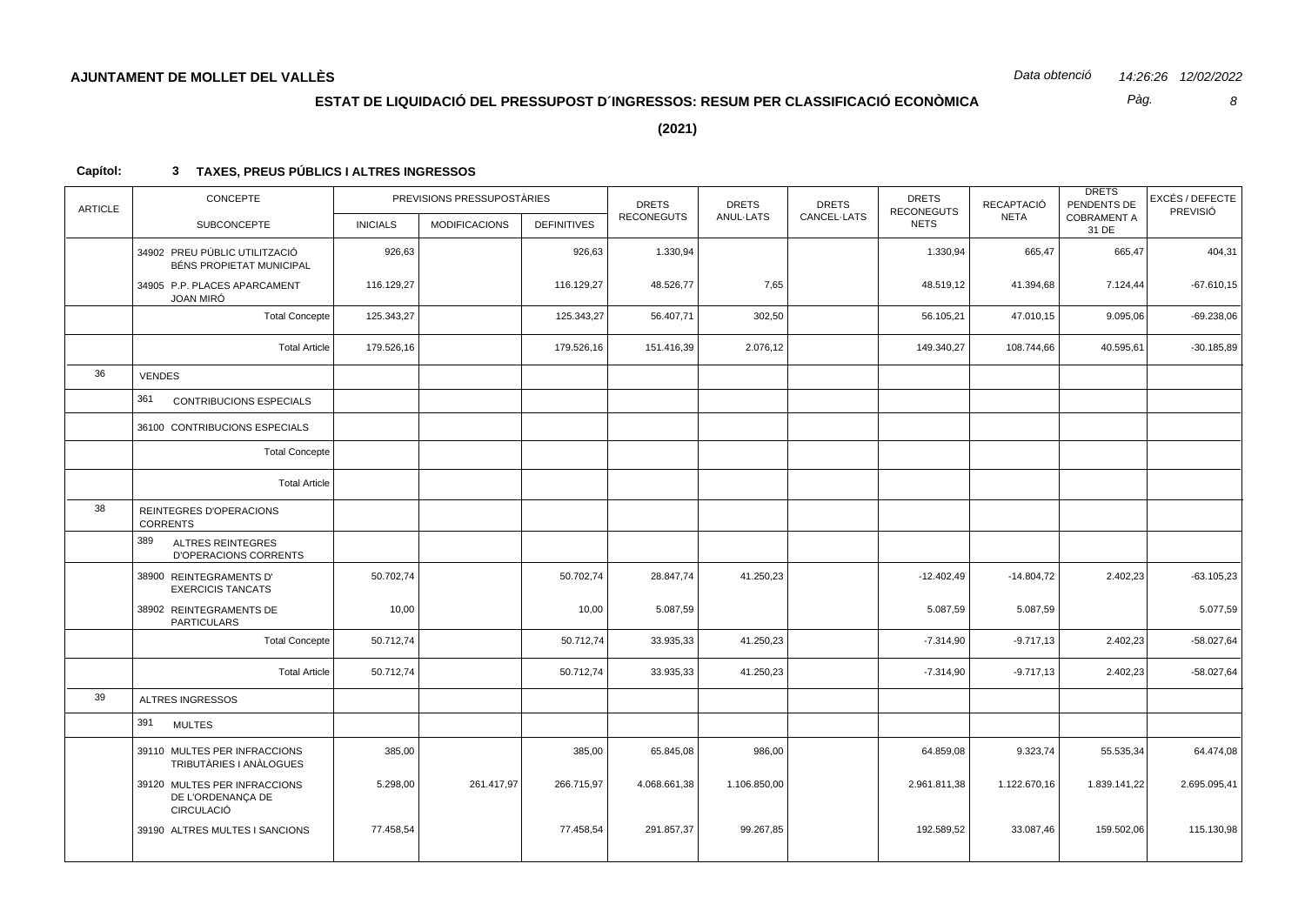Pàg.  $\mathfrak g$ 

 $(2021)$ 

| <b>ARTICLE</b> | CONCEPTE<br>PREVISIONS PRESSUPOSTÀRIES                                                    |                 |                      | <b>DRETS</b>       | <b>DRETS</b>      | <b>DRETS</b> | <b>DRETS</b><br><b>RECONEGUTS</b> | RECAPTACIÓ   | <b>DRETS</b><br>PENDENTS DE | EXCÉS / DEFECTE<br>PREVISIÓ |               |
|----------------|-------------------------------------------------------------------------------------------|-----------------|----------------------|--------------------|-------------------|--------------|-----------------------------------|--------------|-----------------------------|-----------------------------|---------------|
|                | <b>SUBCONCEPTE</b>                                                                        | <b>INICIALS</b> | <b>MODIFICACIONS</b> | <b>DEFINITIVES</b> | <b>RECONEGUTS</b> | ANUL-LATS    | CANCEL-LATS                       | <b>NETS</b>  | <b>NETA</b>                 | <b>COBRAMENT A</b><br>31 DE |               |
|                | 39191 MULTES PER INFRACCIONS<br>DE TRÀNSIT<br>SIST.AUTOMATITZATS                          | 983.250,00      |                      | 983.250,00         |                   |              |                                   |              |                             |                             | $-983.250,00$ |
|                | <b>Total Concepte</b>                                                                     | 1.066.391,54    | 261.417,97           | 1.327.809,51       | 4.426.363,83      | 1.207.103,85 |                                   | 3.219.259,98 | 1.165.081,36                | 2.054.178,62                | 1.891.450,47  |
|                | 392<br>RECÀRRECS DEL PERÍODE<br>EXECUTIU I PER<br><b>DECLARACIÓ</b><br>EXTEMPORÀNIA       |                 |                      |                    |                   |              |                                   |              |                             |                             |               |
|                | 39200 RECÀRRECS PER<br><b>DECLARACIÓ</b><br>EXTEMPORÀNIA SENSE<br><b>REQUERIMENT PREV</b> | 3.114,11        |                      | 3.114,11           | 12.476,51         | 11,39        |                                   | 12.465,12    | 12.215,49                   | 249,63                      | 9.351,01      |
|                | 39211 RECÀRREC DE<br><b>CONSTRENYIMENT</b>                                                | 83.128,80       |                      | 83.128,80          | 99.517,62         |              |                                   | 99.517,62    | 99.517,62                   |                             | 16.388,82     |
|                | <b>Total Concepte</b>                                                                     | 86.242,91       |                      | 86.242,91          | 111.994,13        | 11,39        |                                   | 111.982,74   | 111.733,11                  | 249,63                      | 25.739,83     |
|                | 393<br>INTERESSOS DE DEMORA                                                               |                 |                      |                    |                   |              |                                   |              |                             |                             |               |
|                | 39300 INTERESSOS DE DEMORA                                                                | 69.469,51       |                      | 69.469,51          | 162.091,65        | 14.474,74    |                                   | 147.616,91   | 131.452,00                  | 16.164,91                   | 78.147,40     |
|                | <b>Total Concepte</b>                                                                     | 69.469,51       |                      | 69.469,51          | 162.091,65        | 14.474,74    |                                   | 147.616,91   | 131.452,00                  | 16.164,91                   | 78.147,40     |
|                | 399<br>ALTRES INGRESSOS<br><b>DIVERSOS</b>                                                |                 |                      |                    |                   |              |                                   |              |                             |                             |               |
|                | 39901 RECURSOS EVENTUALS                                                                  | 73.459,32       |                      | 73.459,32          | 4.245,73          | 697,81       |                                   | 3.547,92     | 3.547,92                    |                             | $-69.911,40$  |
|                | 39902 INDEMNITZACIONS                                                                     | 18.703,63       |                      | 18.703,63          | 11.652,64         |              |                                   | 11.652,64    | 11.220,45                   | 432,19                      | $-7.050,99$   |
|                | 39905 VENDA D' ENERGIA<br><b>ELÈCTRICA</b>                                                | 57.195,39       |                      | 57.195,39          | 68.725,89         | 3.074,05     |                                   | 65.651,84    | 65.651,84                   |                             | 8.456,45      |
|                | 39906 ALTRES INGRESSOS<br><b>DIVERSOS</b>                                                 | 29.244,33       |                      | 29.244,33          | 75.887,27         | 5.350,00     |                                   | 70.537,27    | 63.362,27                   | 7.175,00                    | 41.292,94     |
|                | 39907 ANUNCIS DIARIS OFICIALS                                                             | 3.967,63        |                      | 3.967,63           |                   |              |                                   |              |                             |                             | $-3.967,63$   |
|                | 39919 LIQUIDACIONS EXECUCIONS<br><b>SUBSIDIÀRIES</b>                                      | 3.155,98        |                      | 3.155,98           |                   | 29.783,62    |                                   | $-29.783.62$ | $-29.783.62$                |                             | $-32.939,60$  |
|                | <b>Total Concepte</b>                                                                     | 185.726,28      |                      | 185.726,28         | 160.511,53        | 38.905,48    |                                   | 121.606,05   | 113.998,86                  | 7.607,19                    | $-64.120,23$  |
|                | <b>Total Article</b>                                                                      | 1.407.830,24    | 261.417,97           | 1.669.248,21       | 4.860.961,14      | 1.260.495,46 |                                   | 3.600.465,68 | 1.522.265,33                | 2.078.200,35                | 1.931.217,47  |
|                |                                                                                           |                 |                      |                    |                   |              |                                   |              |                             |                             |               |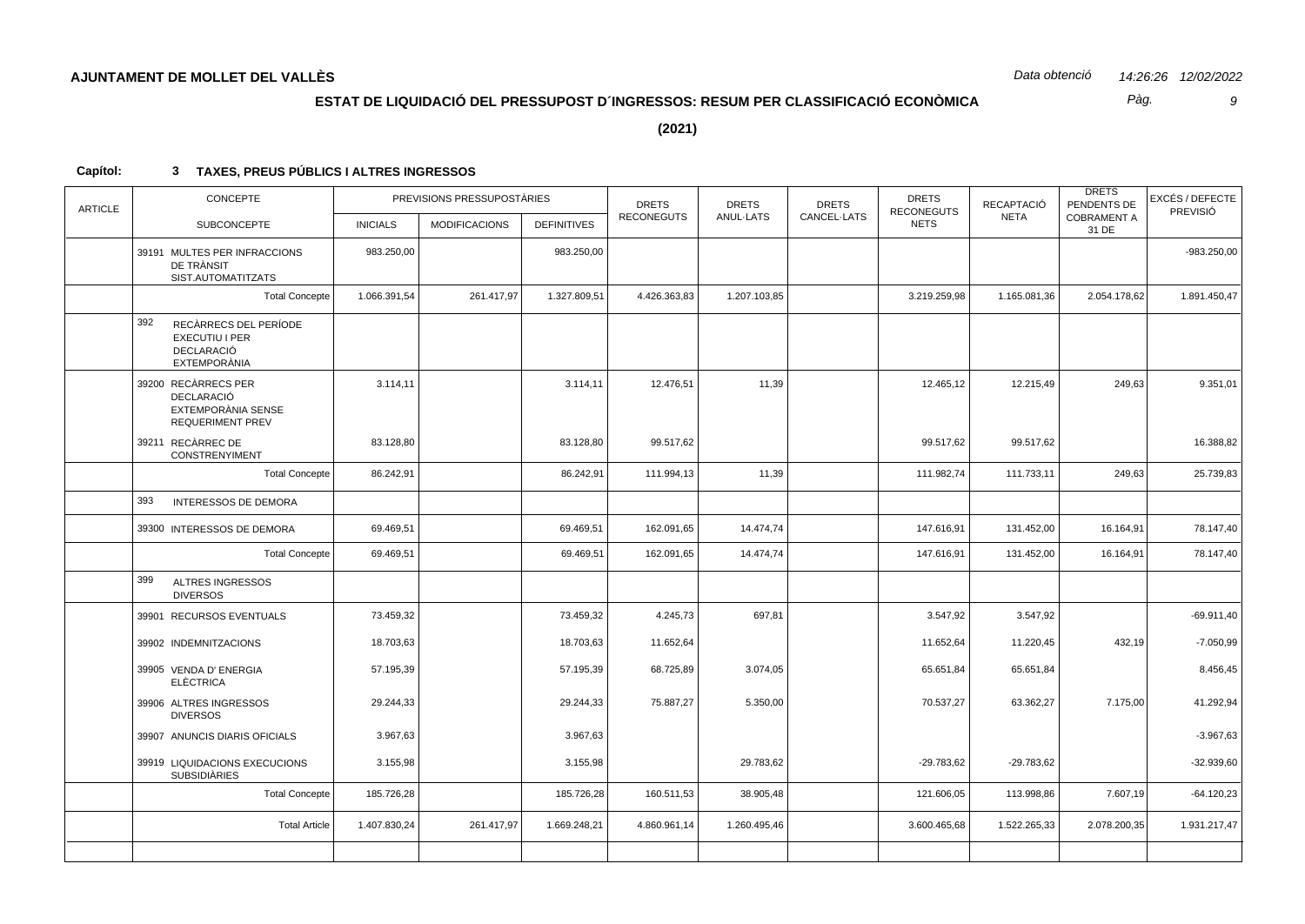*10 Pàg.*

**(2021)**

| CONCEPTE<br><b>ARTICLE</b><br><b>SUBCONCEPTE</b> |                 | PREVISIONS PRESSUPOSTÀRIES |                    |               | <b>DRETS</b> | <b>DRETS</b> | <b>DRETS</b><br><b>RECONEGUTS</b> | RECAPTACIÓ    | <b>DRETS</b><br>PENDENTS DE | EXCÉS / DEFECTE <br>PREVISIÓ |
|--------------------------------------------------|-----------------|----------------------------|--------------------|---------------|--------------|--------------|-----------------------------------|---------------|-----------------------------|------------------------------|
|                                                  | <b>INICIALS</b> | <b>MODIFICACIONS</b>       | <b>DEFINITIVES</b> | RECONEGUTS    | ANUL-LATS    | CANCEL-LATS  | <b>NETS</b>                       | <b>NETA</b>   | <b>COBRAMENT A</b><br>31 DE |                              |
| Total Capítol                                    | 10.027.938,34   | 2.496.401,72               | 12.524.340,06      | 17.441.455,90 | 1.377.076,91 |              | 16.064.378,99                     | 10.960.559,24 | 5.103.819,75                | 3.540.038,93                 |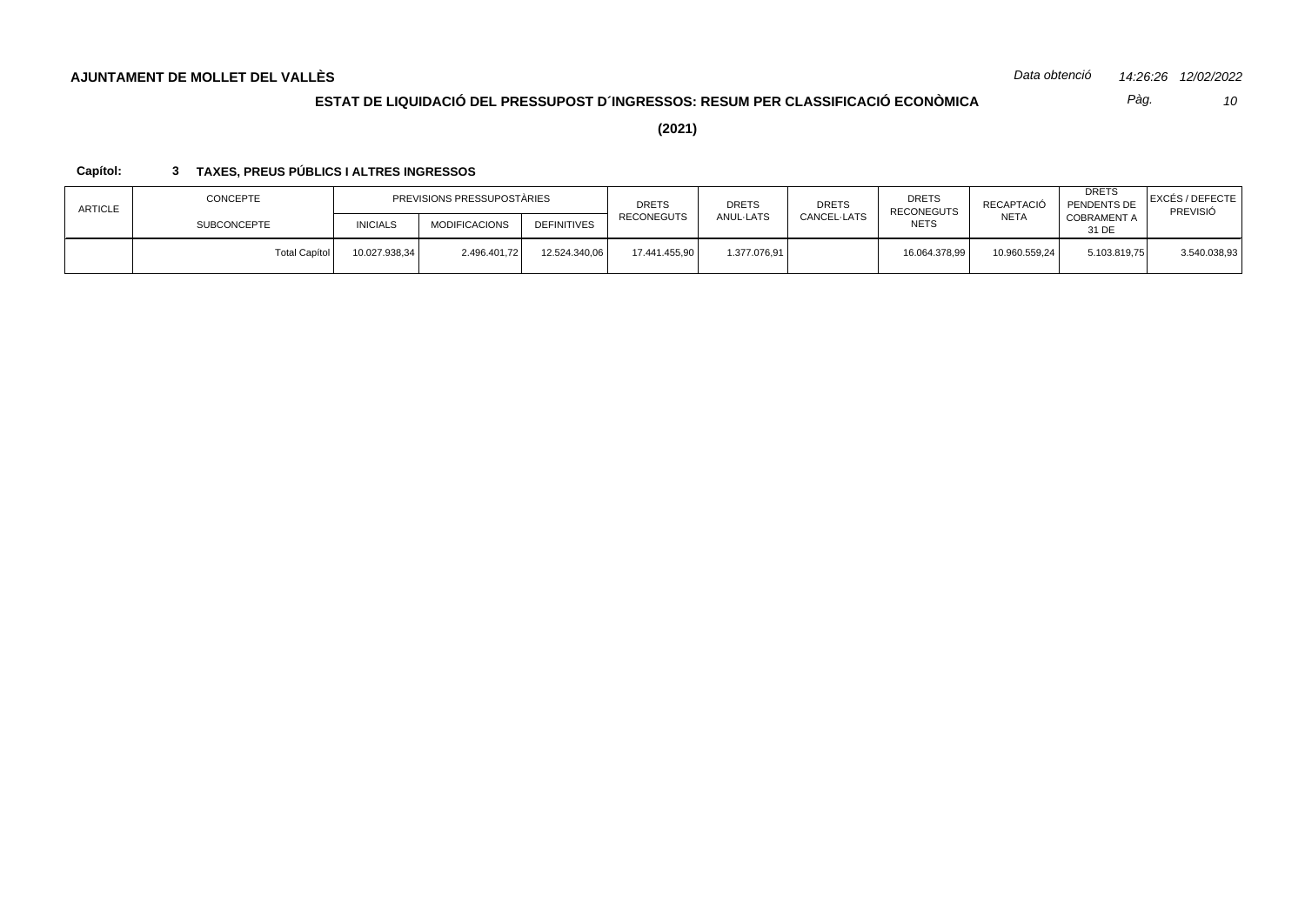*11 Pàg.*

**(2021)**

| <b>ARTICLE</b> | CONCEPTE                                                                                  |                 | PREVISIONS PRESSUPOSTÀRIES |                    | <b>DRETS</b><br><b>RECONEGUTS</b> | <b>DRETS</b> | <b>DRETS</b><br><b>DRETS</b><br><b>RECONEGUTS</b><br>CANCEL-LATS | RECAPTACIÓ    | <b>DRETS</b><br>PENDENTS DE | EXCÉS / DEFECTE<br>PREVISIÓ |               |
|----------------|-------------------------------------------------------------------------------------------|-----------------|----------------------------|--------------------|-----------------------------------|--------------|------------------------------------------------------------------|---------------|-----------------------------|-----------------------------|---------------|
|                | <b>SUBCONCEPTE</b>                                                                        | <b>INICIALS</b> | <b>MODIFICACIONS</b>       | <b>DEFINITIVES</b> |                                   | ANUL-LATS    |                                                                  | <b>NETS</b>   | <b>NETA</b>                 | <b>COBRAMENT A</b><br>31 DE |               |
| 42             | DE L'ADMINISTRACIÓ DE L'ESTAT                                                             |                 |                            |                    |                                   |              |                                                                  |               |                             |                             |               |
|                | 420<br>DE L'ADMINISTRACIÓ<br><b>GENERAL DE L'ESTAT</b>                                    |                 |                            |                    |                                   |              |                                                                  |               |                             |                             |               |
|                | 42000 PARTICIPACIÓ ALS TRIBUTS<br>DE L'ESTAT                                              | 12.926.809.90   |                            | 12.926.809,90      | 13.489.080,30                     | 257.235,78   |                                                                  | 13.231.844,52 | 13.231.844,52               |                             | 305.034,62    |
|                | 42090 ALTRES TRANSFERÈNCIES<br><b>CORRENTS DE</b><br>L'ADMINISTRACIÓ GENERAL<br><b>DE</b> | 738.285,97      |                            | 738.285,97         | 263.679,40                        |              |                                                                  | 263.679,40    | 263.679,40                  |                             | -474.606,57   |
|                | 42091 ESTAT: FONS ESTATAL<br><b>INVERSIÓ LOCAL</b>                                        | 94.481,33       |                            | 94.481,33          |                                   |              |                                                                  |               |                             |                             | $-94.481,33$  |
|                | 42092 ESTAT: DÈFICIT SERVEI<br>TRANSPORT URBÀ                                             | 9.892,04        |                            | 9.892,04           |                                   |              |                                                                  |               |                             |                             | $-9.892,04$   |
|                | <b>Total Concepte</b>                                                                     | 13.769.469,24   |                            | 13.769.469,24      | 13.752.759,70                     | 257.235,78   |                                                                  | 13.495.523,92 | 13.495.523,92               |                             | $-273.945.32$ |
|                | <b>Total Article</b>                                                                      | 13.769.469,24   |                            | 13.769.469,24      | 13.752.759,70                     | 257.235,78   |                                                                  | 13.495.523,92 | 13.495.523,92               |                             | $-273.945,32$ |
| 45             | DE COMUNITATS AUTÒNOMES                                                                   |                 |                            |                    |                                   |              |                                                                  |               |                             |                             |               |
|                | 450<br>DE L'ADMINISTRACIÓ<br><b>GENERAL DE LES</b><br>COMUNITATS AUTÒNOMES                |                 |                            |                    |                                   |              |                                                                  |               |                             |                             |               |
|                | 45001 ALTRES TRANSFERÈNCIES<br><b>INCONDICIONADES</b>                                     |                 |                            |                    | 53.200,46                         |              |                                                                  | 53.200,46     | 53.200,46                   |                             | 53.200,46     |
|                | 45003 TRANSF. GENERALITAT: DEP.<br><b>BENESTAR SOCIAL</b>                                 | 1.655.824,82    | 51.895,58                  | 1.707.720,40       | 1.429.911,14                      | 49,05        |                                                                  | 1.429.862,09  | 1.239.189,13                | 190.672,96                  | $-277.858,31$ |
|                | 45004 TRANSF. GENERALITAT:<br>POLITIQUES DE DONES                                         | 40.625,00       |                            | 40.625,00          | 61.304,00                         |              |                                                                  | 61.304,00     | 61.304,00                   |                             | 20.679,00     |
|                | 45005 TRANSF. GENERALITAT:<br>DEPARTAMENT TREBALL                                         | 15.000,00       |                            | 15.000,00          | 15.000,00                         |              |                                                                  | 15.000,00     |                             | 15.000,00                   |               |
|                | 45006 TR. CO. GENERALITAT:<br>SECRETARIA I FAMILIA                                        | 50.418,18       |                            | 50.418,18          |                                   |              |                                                                  |               |                             |                             | $-50.418,18$  |
|                | 45007 TRANSF.GENERALITAT: CTE<br>PROGRAMA 2021 ADDENDA<br><b>COMPLEMENTÀRIA</b>           |                 | 64.891,82                  | 64.891,82          | 105.713,09                        |              |                                                                  | 105.713,09    | 105.713,09                  |                             | 40.821,27     |
|                | 45011 TR.GENERALITAT: FONS<br><b>FOMENT TURISME</b>                                       | 11.724,98       |                            | 11.724,98          | 15.646,74                         |              |                                                                  | 15.646,74     | 15.646,74                   |                             | 3.921,76      |
|                | 45031 TRANSF. GENERALITAT:<br>ENSENYAMENT                                                 | 3.405.319,52    | 112.165,48                 | 3.517.485,00       | 4.016.929,31                      |              |                                                                  | 4.016.929,31  | 3.964.089,51                | 52.839,80                   | 499.444,31    |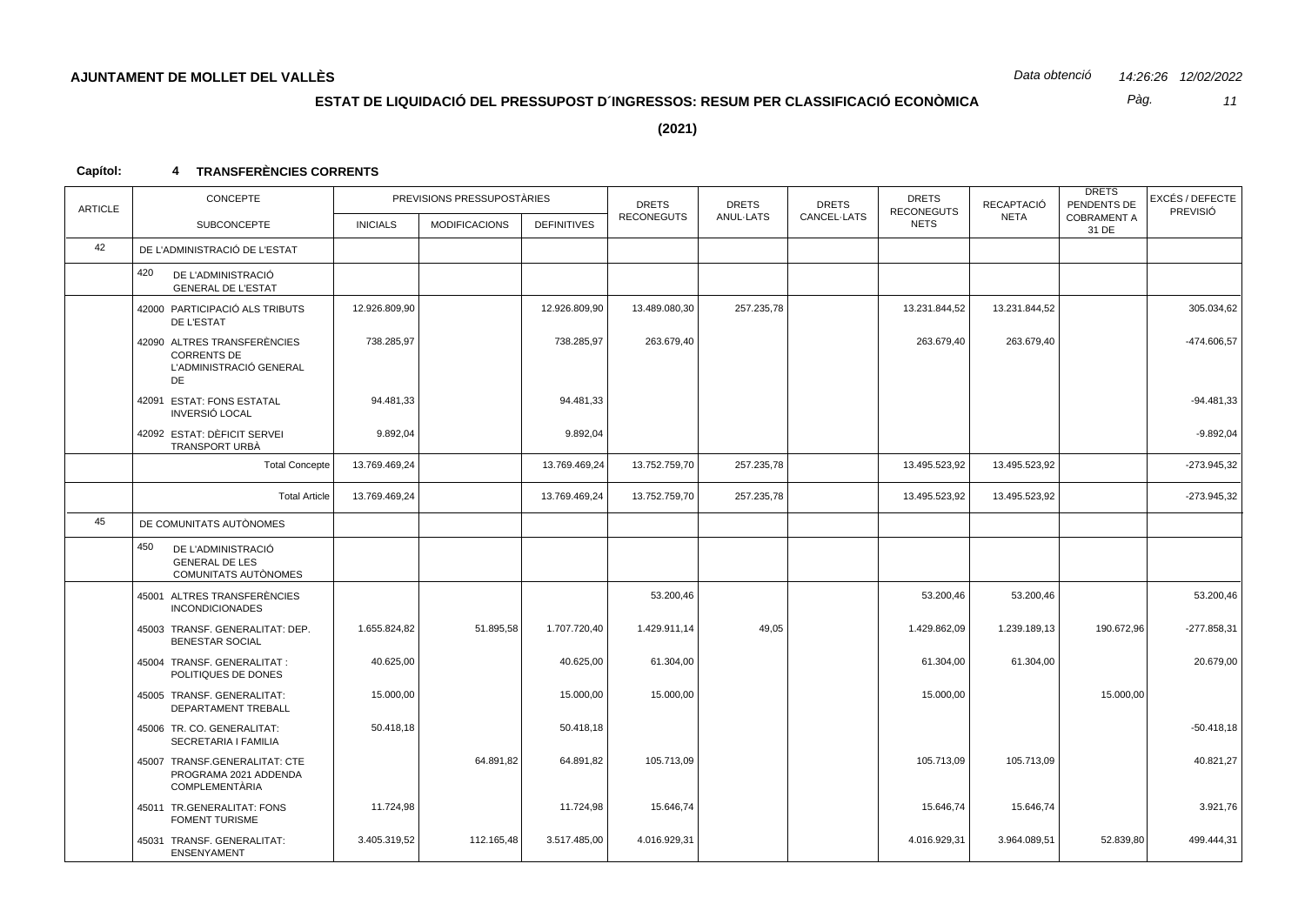Pàg.  $12$ 

 $(2021)$ 

| <b>ARTICLE</b> | CONCEPTE                                                                         |                 | PREVISIONS PRESSUPOSTÀRIES |                    | <b>DRETS</b>      | <b>DRETS</b> | <b>DRETS</b> | <b>DRETS</b><br><b>RECONEGUTS</b> | RECAPTACIÓ   | <b>DRETS</b><br>PENDENTS DE | EXCÉS / DEFECTE<br>PREVISIÓ |
|----------------|----------------------------------------------------------------------------------|-----------------|----------------------------|--------------------|-------------------|--------------|--------------|-----------------------------------|--------------|-----------------------------|-----------------------------|
|                | <b>SUBCONCEPTE</b>                                                               | <b>INICIALS</b> | <b>MODIFICACIONS</b>       | <b>DEFINITIVES</b> | <b>RECONEGUTS</b> | ANUL-LATS    | CANCEL-LATS  | <b>NETS</b>                       | <b>NETA</b>  | <b>COBRAMENT A</b><br>31 DE |                             |
|                | 45081 FONS DE COOPERACIÓ<br><b>LOCAL DE CATALUNYA</b>                            | 790.117,21      |                            | 790.117,21         | 648.811,30        |              |              | 648.811,30                        | 648.811,30   |                             | $-141.305,91$               |
|                | 45085 TRANSF, GENERALITAT:<br><b>NOVA CIUTADANIA</b>                             | 21.659,00       |                            | 21.659,00          |                   |              |              |                                   |              |                             | $-21.659,00$                |
|                | 45087 TRANSF, CORRENTS<br>GENERALITAT                                            | 517.438,17      |                            | 517.438,17         | 2.000,00          |              |              | 2.000,00                          | 2.000,00     |                             | $-515.438,17$               |
|                | 45089 TRANSF. GENERALITAT:<br><b>CULTURA</b>                                     | 336.475,00      |                            | 336.475,00         | 8.400,00          |              |              | 8.400,00                          | 8.400,00     |                             | $-328.075,00$               |
|                | <b>Total Concepte</b>                                                            | 6.844.601,88    | 228.952,88                 | 7.073.554,76       | 6.356.916,04      | 49,05        |              | 6.356.866,99                      | 6.098.354,23 | 258.512,76                  | -716.687,77                 |
|                | 451<br>D'ORGANISMES AUTÒNOMS I<br>AGÈNCIES DE LES<br>COMUNITATS AUTÒNOMES        |                 |                            |                    |                   |              |              |                                   |              |                             |                             |
|                | 45101 AGENCIA DE RESIDUS DE<br>CATALUNYA                                         | 108.000,00      |                            | 108.000,00         | 90.325,31         |              |              | 90.325,31                         | 90.325,31    |                             | $-17.674,69$                |
|                | 45103 GENERALITAT DE<br>CATALUNYA: SERVEI<br>D'OCUPACIÓ (SOC)                    | 110.000,00      |                            | 110.000,00         |                   |              |              |                                   |              |                             | $-110.000,00$               |
|                | 45104 AGENCIA DE L'HABITATGE DE<br>CATALUNYA                                     | 99.488,00       |                            | 99.488,00          | 101.681,00        |              |              | 101.681,00                        | 101.681,00   |                             | 2.193,00                    |
|                | <b>Total Concepte</b>                                                            | 317.488,00      |                            | 317.488,00         | 192.006,31        |              |              | 192.006,31                        | 192.006,31   |                             | $-125.481,69$               |
|                | 453<br>DE SOCIETATS MERCANTILS,<br>ENTITATS PÚBLIQUES<br><b>EMPRESARIALS I A</b> |                 |                            |                    |                   |              |              |                                   |              |                             |                             |
|                | 45302 AUTORITAT DEL TRANSPORT<br>METROPOLITÀ                                     | 120.000,00      |                            | 120.000,00         | 134.917,15        |              |              | 134.917,15                        | 134.917,15   |                             | 14.917,15                   |
|                | 45303 INSTITUT CATALA D'ENERGIA                                                  |                 |                            |                    | 3.965,42          |              |              | 3.965,42                          | 3.965,42     |                             | 3.965,42                    |
|                | <b>Total Concepte</b>                                                            | 120.000,00      |                            | 120.000,00         | 138.882,57        |              |              | 138.882,57                        | 138.882,57   |                             | 18.882,57                   |
|                | <b>Total Article</b>                                                             | 7.282.089,88    | 228.952,88                 | 7.511.042,76       | 6.687.804,92      | 49,05        |              | 6.687.755,87                      | 6.429.243,11 | 258.512,76                  | $-823.286,89$               |
| 46             | <b>D'ENTITATS LOCALS</b>                                                         |                 |                            |                    |                   |              |              |                                   |              |                             |                             |
|                | 461<br>DE DIPUTACIONS, CONSELLS<br>O CABILDOS                                    |                 |                            |                    |                   |              |              |                                   |              |                             |                             |
|                | 46100 TRANSF. CORRENTS<br><b>DIPUTACIÓ</b>                                       | 143.000,00      |                            | 143.000,00         | 70.512,84         | 6.004,00     |              | 64.508,84                         | 64.508,84    |                             | $-78.491,16$                |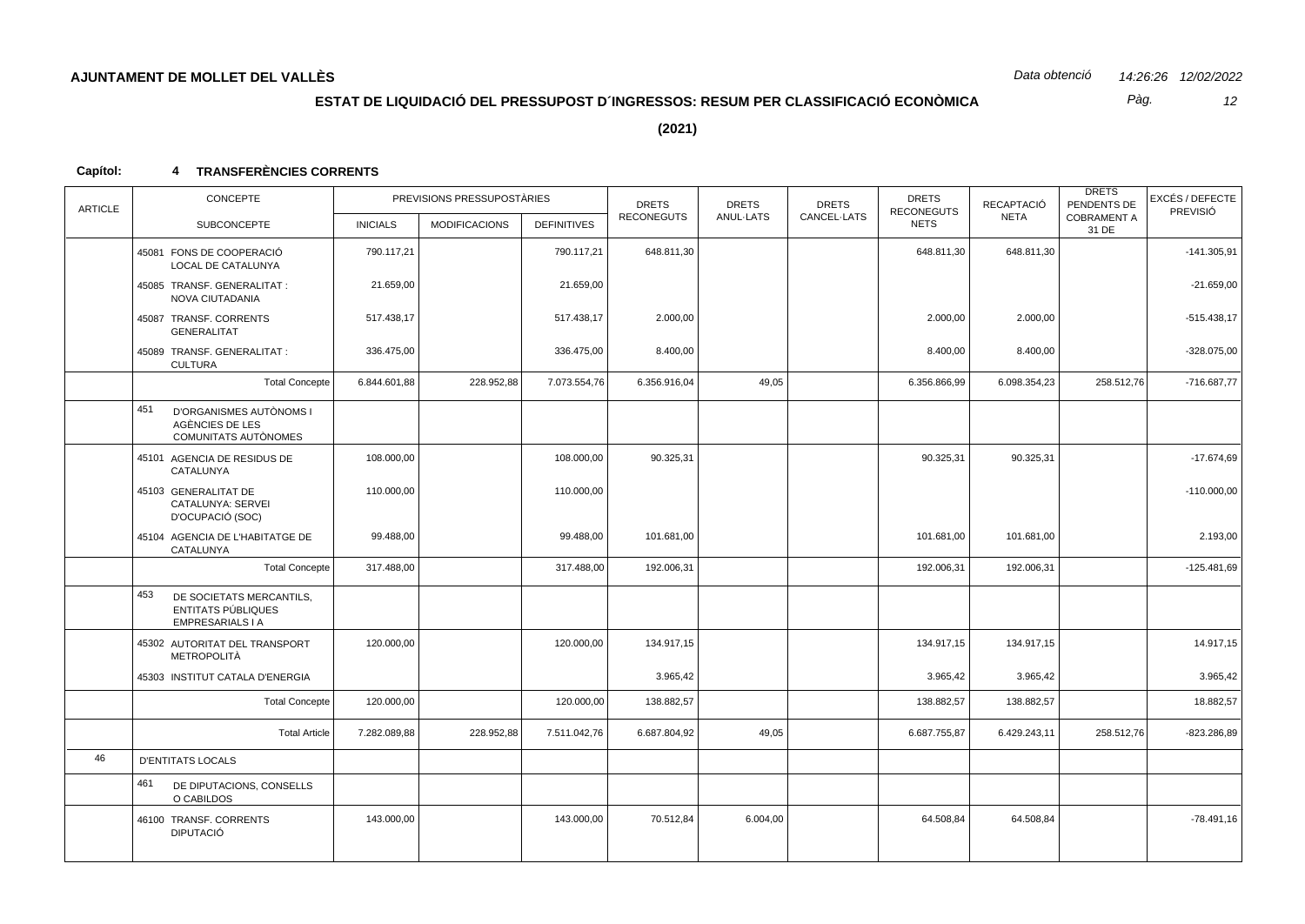*13 Pàg.*

**(2021)**

| <b>ARTICLE</b> | CONCEPTE<br>PREVISIONS PRESSUPOSTÀRIES                                 |                 | <b>DRETS</b>         | <b>DRETS</b>       | <b>DRETS</b>      | <b>DRETS</b><br><b>RECONEGUTS</b> | RECAPTACIÓ  | <b>DRETS</b><br>PENDENTS DE | EXCÉS / DEFECTE |                             |                                                                                                                                                                                                                                             |
|----------------|------------------------------------------------------------------------|-----------------|----------------------|--------------------|-------------------|-----------------------------------|-------------|-----------------------------|-----------------|-----------------------------|---------------------------------------------------------------------------------------------------------------------------------------------------------------------------------------------------------------------------------------------|
|                | <b>SUBCONCEPTE</b>                                                     | <b>INICIALS</b> | <b>MODIFICACIONS</b> | <b>DEFINITIVES</b> | <b>RECONEGUTS</b> | ANUL-LATS                         | CANCEL-LATS | <b>NETS</b>                 | <b>NETA</b>     | <b>COBRAMENT A</b><br>31 DE | <b>PREVISIÓ</b><br>$-2.324,00$<br>3.571,23<br>9.890,41<br>$-22.064,00$<br>$-93.580,94$<br>$-29.259,00$<br>$-32.841,72$<br>$-125.022,00$<br>3.173,62<br>$-56.962,57$<br>$-7.052,44$<br>1.589,90<br>23.097,00<br>$-16.205,91$<br>$-73.957,00$ |
|                | 46101 TRANSF. CORRENTS<br>DIPUTACIÓ : SALUT PÚBLICA                    | 59.529,00       |                      | 59.529,00          | 57.205,00         |                                   |             | 57.205,00                   | 57.205,00       |                             |                                                                                                                                                                                                                                             |
|                | 46102 TRANSF.CORRENTS<br>DIPUTACIÓ : ENSENYAMENT                       | 240.700,00      |                      | 240.700,00         | 244.271,23        |                                   |             | 244.271,23                  | 244.271,23      |                             |                                                                                                                                                                                                                                             |
|                | 46103 TRANSF. CORRENTS<br>DIPUTACIÓ : JOVENTUT                         | 7.030,00        |                      | 7.030,00           | 16.920,41         |                                   |             | 16.920,41                   | 16.920,41       |                             |                                                                                                                                                                                                                                             |
|                | 46104 TRANSF. CORRENTS<br>DIPUTACIÓ : DINAMITZACIÓ<br><b>ECONÒMICA</b> | 49.624,00       |                      | 49.624,00          | 27.560,00         |                                   |             | 27.560,00                   | 27.560,00       |                             |                                                                                                                                                                                                                                             |
|                | 46105 TRANSF. CORRENTS<br>DIPUTACIÓ : SERVEIS<br><b>SOCIALS</b>        | 357.469,62      |                      | 357.469,62         | 263.888,68        |                                   |             | 263.888,68                  | 263.888,68      |                             |                                                                                                                                                                                                                                             |
|                | 46106 TRANSF. CORRENTS<br>DIPUTACIÓ : CULTURA                          | 44.055,00       |                      | 44.055,00          | 14.796,00         |                                   |             | 14.796,00                   | 14.796,00       |                             |                                                                                                                                                                                                                                             |
|                | 46107 TRANSF. CORRENTS<br>DIPUTACIÓ : ESPORTS                          | 74.568,00       |                      | 74.568,00          | 41.726,28         |                                   |             | 41.726,28                   | 41.726,28       |                             |                                                                                                                                                                                                                                             |
|                | 46108 TRANSF, CORRENTS<br>DIPUTACIÓ : FOMENT<br><b>OCUPACIÓ</b>        | 213.206,75      |                      | 213.206,75         | 88.184,75         |                                   |             | 88.184,75                   | 88.184,75       |                             |                                                                                                                                                                                                                                             |
|                | 46109 TR.CO.DIPUTACIÓ: MILLORA I<br>DIGITILITZACIÓ SERVEIS<br>SOCIALS. |                 | 53.000,00            | 53.000,00          | 56.173,62         |                                   |             | 56.173,62                   | 56.173,62       |                             |                                                                                                                                                                                                                                             |
|                | 46123 TRANSF. CORRENTS<br>DIPUTACIÓ : EMFO                             | 214.866,40      |                      | 214.866,40         | 157.903,83        |                                   |             | 157.903,83                  | 141.703,83      | 16.200,00                   |                                                                                                                                                                                                                                             |
|                | 46132 TRANSF, CORRENTS<br>DIPUTACIÓ : COMPENSACIÓ<br>RECAPTACIÓ        | 9.000,00        |                      | 9.000,00           | 9.000,00          |                                   |             | 9.000,00                    | 9.000,00        |                             |                                                                                                                                                                                                                                             |
|                | 46135 TRANSF, CORRENTS<br>DIPUTACIÓ : MEDIACIÓ<br>COMUNITÀRIA          | 28.500,00       |                      | 28.500,00          | 21.447,56         |                                   |             | 21.447,56                   | 21.447,56       |                             |                                                                                                                                                                                                                                             |
|                | 46136 TRANSF. CORRENTS<br>DIPUTACIÓ : SOLIDARITAT                      |                 |                      |                    | 1.589,90          |                                   |             | 1.589,90                    | 1.589,90        |                             |                                                                                                                                                                                                                                             |
|                | 46137 TRANSF, CORRENTS<br>DIPUTACIÓ : CONSUM                           | 22.645,00       |                      | 22.645,00          | 45.742,00         |                                   |             | 45.742,00                   | 45.742,00       |                             |                                                                                                                                                                                                                                             |
|                | 46139 TRANSF. CORRENTS<br>DIPUTACIÓ : IGUALTAT I<br>CIUTADANIA         | 16.205,91       |                      | 16.205,91          |                   |                                   |             |                             |                 |                             |                                                                                                                                                                                                                                             |
|                | 46141 T.CO.DIPUTACIÓ:<br>MERCAMOLLET                                   | 73.957,00       |                      | 73.957,00          |                   |                                   |             |                             |                 |                             |                                                                                                                                                                                                                                             |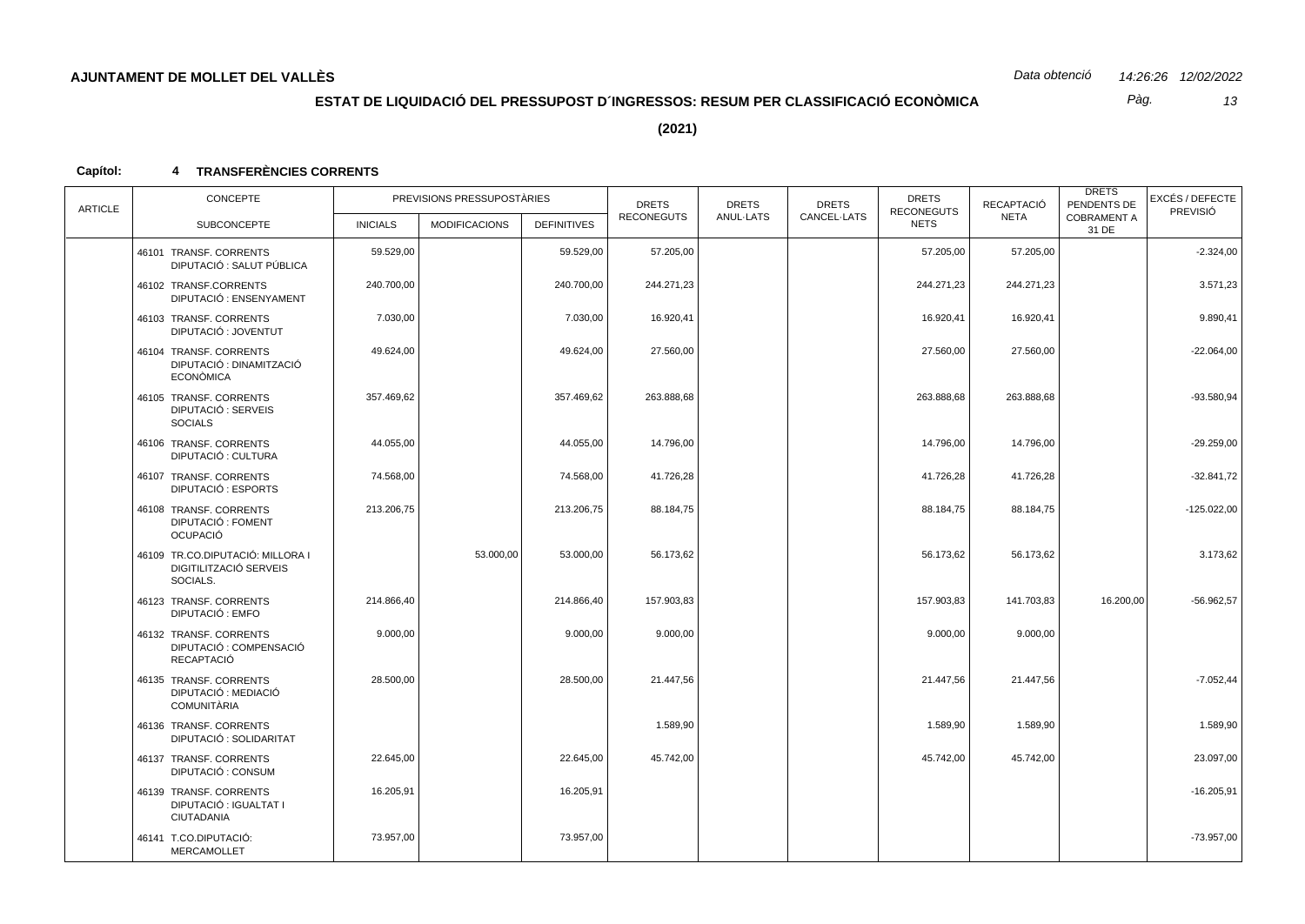*14 Pàg.*

**(2021)**

| <b>ARTICLE</b>                | CONCEPTE                                                       |                 | PREVISIONS PRESSUPOSTÀRIES |                    | <b>DRETS</b>      | <b>DRETS</b> | <b>DRETS</b> | <b>DRETS</b><br><b>RECONEGUTS</b> | RECAPTACIÓ   | <b>DRETS</b><br>PENDENTS DE | EXCÉS / DEFECTE<br>PREVISIÓ |
|-------------------------------|----------------------------------------------------------------|-----------------|----------------------------|--------------------|-------------------|--------------|--------------|-----------------------------------|--------------|-----------------------------|-----------------------------|
| 465<br>467<br>47<br>470<br>48 | <b>SUBCONCEPTE</b>                                             | <b>INICIALS</b> | <b>MODIFICACIONS</b>       | <b>DEFINITIVES</b> | <b>RECONEGUTS</b> | ANUL-LATS    | CANCEL·LATS  | <b>NETS</b>                       | <b>NETA</b>  | <b>COBRAMENT A</b><br>31 DE |                             |
|                               | 46144 TRANSF.CORRENTS<br>DIPUTACIÓ: FMJA                       | 22.070,00       |                            | 22.070,00          | 14.170,00         |              |              | 14.170,00                         | 14.170,00    |                             | $-7.900,00$                 |
|                               | 46145 TRANSF.CORRENTS<br>DIPUTACIÓ: IME                        |                 |                            |                    |                   |              |              |                                   |              |                             |                             |
|                               | 46147 TR.CO.DIPUTACIÓ: B30                                     | 1,00            | 50.000,00                  | 50.001,00          | 66.380,00         |              |              | 66.380,00                         | 16.380,00    | 50.000,00                   | 16.379,00                   |
|                               | <b>Total Concepte</b>                                          | 1.576.427,68    | 103.000,00                 | 1.679.427,68       | 1.197.472,10      | 6.004,00     |              | 1.191.468,10                      | 1.125.268,10 | 66.200,00                   | -487.959,58                 |
|                               | DE COMARQUES                                                   |                 |                            |                    |                   |              |              |                                   |              |                             |                             |
|                               | 46500 TRANSF. CORRENTS<br>CONSELL COMARCAL                     | 4.538,50        |                            | 4.538,50           |                   |              |              |                                   |              |                             | $-4.538,50$                 |
|                               | 46501 TRANSF. CORRENTS<br>CONSELL COMARCAL :<br>BEQUES MENJADO | 1,00            | 758.853,26                 | 758.854,26         | 758.853,26        |              |              | 758.853,26                        | 758.853,26   |                             | $-1,00$                     |
|                               | <b>Total Concepte</b>                                          | 4.539,50        | 758.853,26                 | 763.392,76         | 758.853,26        |              |              | 758.853,26                        | 758.853,26   |                             | $-4.539,50$                 |
|                               | DE CONSORCIS                                                   |                 |                            |                    |                   |              |              |                                   |              |                             |                             |
|                               | 46700 TR.CORRENTS BESOS                                        | 1.000,00        |                            | 1.000,00           |                   |              |              |                                   |              |                             | $-1.000,00$                 |
|                               | <b>Total Concepte</b>                                          | 1.000,00        |                            | 1.000,00           |                   |              |              |                                   |              |                             | $-1.000,00$                 |
|                               | <b>Total Article</b>                                           | 1.581.967,18    | 861.853,26                 | 2.443.820,44       | 1.956.325,36      | 6.004,00     |              | 1.950.321,36                      | 1.884.121,36 | 66.200,00                   | -493.499,08                 |
|                               | <b>D'EMPRESES PRIVADES</b>                                     |                 |                            |                    |                   |              |              |                                   |              |                             |                             |
|                               | D'empreses privades                                            |                 |                            |                    |                   |              |              |                                   |              |                             |                             |
|                               | 47000 TRANSF. CORRENTS D'<br><b>EMPRESES PRIVADES</b>          | 4.000,00        |                            | 4.000,00           | 4.292,79          |              |              | 4.292,79                          | 3.300,00     | 992,79                      | 292,79                      |
|                               | <b>Total Concepte</b>                                          | 4.000,00        |                            | 4.000,00           | 4.292,79          |              |              | 4.292,79                          | 3.300,00     | 992,79                      | 292,79                      |
|                               | <b>Total Article</b>                                           | 4.000,00        |                            | 4.000,00           | 4.292,79          |              |              | 4.292,79                          | 3.300,00     | 992,79                      | 292,79                      |
|                               | DE FAMÍLIES I INSTITUACIONS<br>SENSE ANIM DE LUCRE             |                 |                            |                    |                   |              |              |                                   |              |                             |                             |
|                               | 480<br>De famílies i institucions sense<br>ànim de lucre       |                 |                            |                    |                   |              |              |                                   |              |                             |                             |
|                               | 48000 TRANSF. CORRENTS ISFL                                    | 4.000,00        |                            | 4.000,00           | 5.774,00          |              |              | 5.774,00                          | 5.774,00     |                             | 1.774,00                    |
|                               |                                                                |                 |                            |                    |                   |              |              |                                   |              |                             |                             |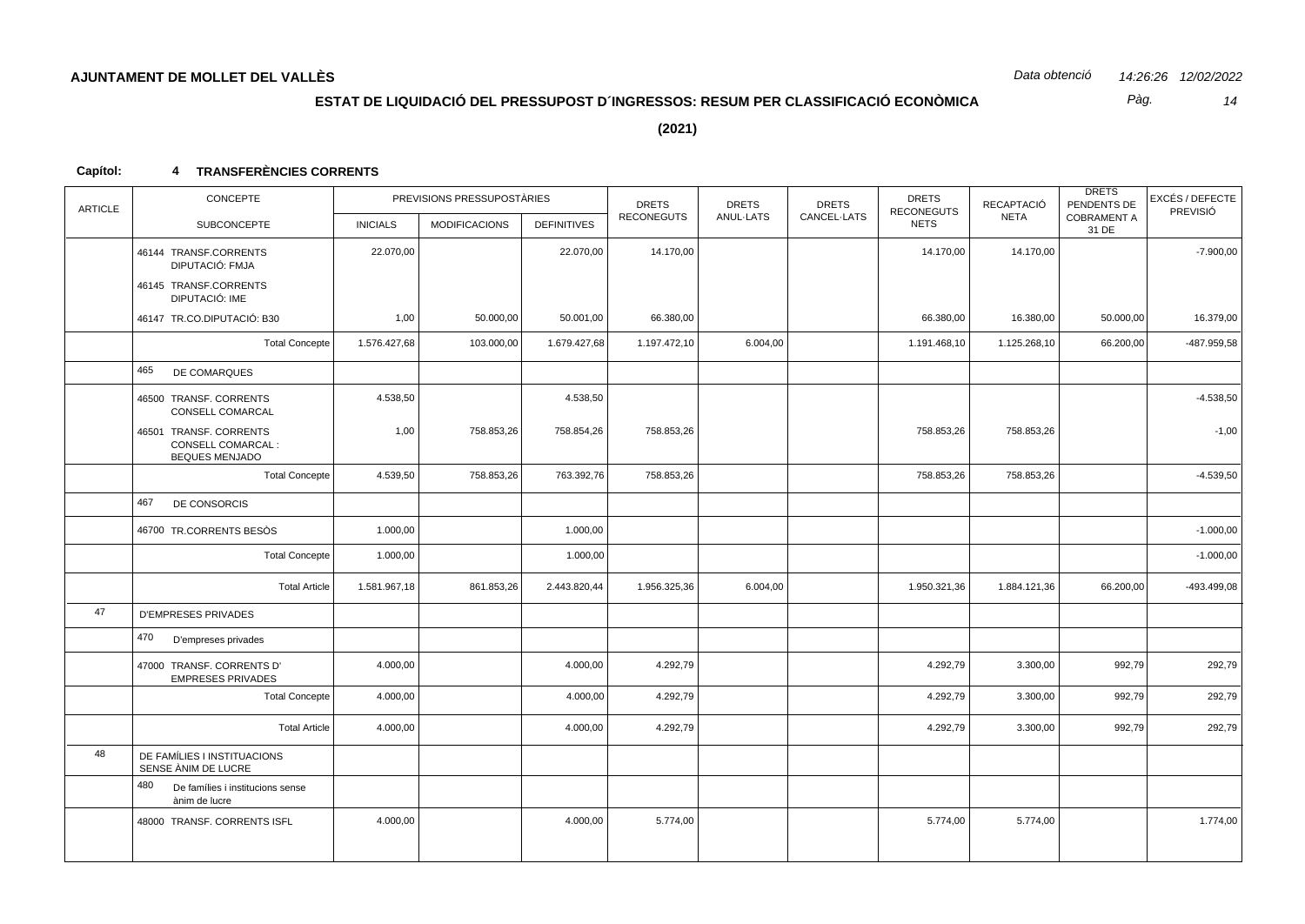*15 Pàg.*

**(2021)**

| ARTICLE | CONCEPTE                                            |                 | PREVISIONS PRESSUPOSTÀRIES | <b>DRETS</b><br><b>DRETS</b><br>PENDENTS DE<br><b>DRETS</b><br><b>DRETS</b><br>RECAPTACIÓ<br><b>DRETS</b><br>RECONEGUTS |                   |            |             | EXCÉS / DEFECTE<br>PREVISIÓ |               |                             |                 |
|---------|-----------------------------------------------------|-----------------|----------------------------|-------------------------------------------------------------------------------------------------------------------------|-------------------|------------|-------------|-----------------------------|---------------|-----------------------------|-----------------|
|         | <b>SUBCONCEPTE</b>                                  | <b>INICIALS</b> | <b>MODIFICACIONS</b>       | <b>DEFINITIVES</b>                                                                                                      | <b>RECONEGUTS</b> | ANUL-LATS  | CANCEL-LATS | <b>NETS</b>                 | <b>NETA</b>   | <b>COBRAMENT A</b><br>31 DE |                 |
|         | <b>Total Concepte</b>                               | 4.000,00        |                            | 4.000,00                                                                                                                | 5.774,00          |            |             | 5.774,00                    | 5.774,00      |                             | 1.774,00        |
|         | <b>Total Article</b>                                | 4.000,00        |                            | 4.000,00                                                                                                                | 5.774,00          |            |             | 5.774,00                    | 5.774,00      |                             | 1.774,00        |
| 49      | <b>D'EXTERIOR</b>                                   |                 |                            |                                                                                                                         |                   |            |             |                             |               |                             |                 |
|         | 1497<br>ALTRES TRANSFERÈNCIES<br>DE LA UNIÓ EUROPEA |                 |                            |                                                                                                                         |                   |            |             |                             |               |                             |                 |
|         | 49700 ALTRES TRANSFERÈNCIES<br>DE LA UNIÓ EUROPEA   | 10.000,00       |                            | 10.000,00                                                                                                               | 30.000,00         |            |             | 30.000,00                   | 30.000,00     |                             | 20.000,00       |
|         | <b>Total Concepte</b>                               | 10.000,00       |                            | 10.000,00                                                                                                               | 30.000,00         |            |             | 30.000,00                   | 30.000,00     |                             | 20.000,00       |
|         | <b>Total Article</b>                                | 10.000,00       |                            | 10.000,00                                                                                                               | 30.000,00         |            |             | 30.000,00                   | 30.000,00     |                             | 20.000,00       |
|         | <b>Total Capítol</b>                                | 22.651.526,30   | 1.090.806,14               | 23.742.332,44                                                                                                           | 22.436.956,77     | 263.288,83 |             | 22.173.667,94               | 21.847.962,39 | 325.705,55                  | $-1.568.664,50$ |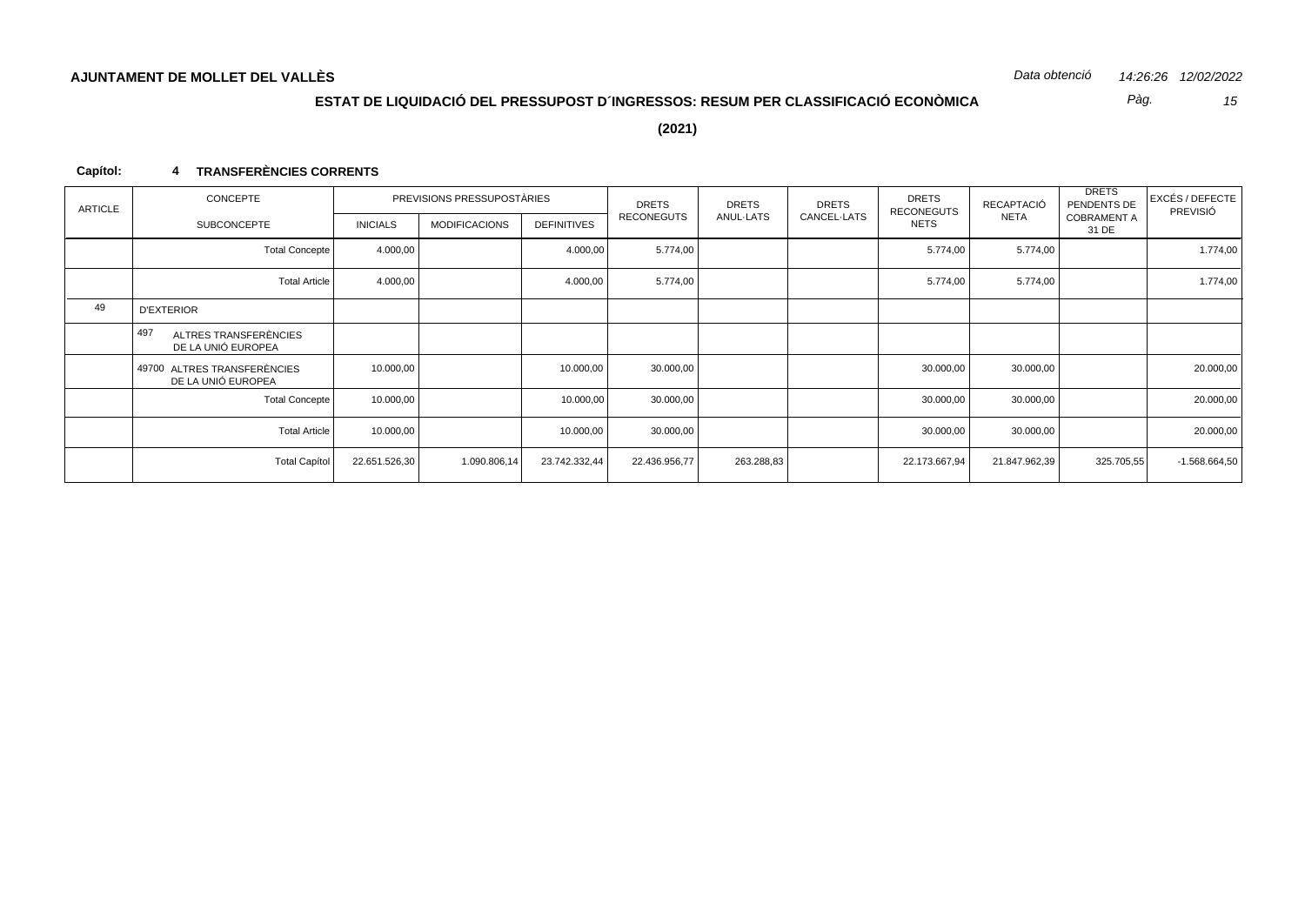Pàg. 16

 $(2021)$ 

#### Capítol: 5 INGRESSOS PATRIMONIALS

| <b>ARTICLE</b> | CONCEPTE                                                                            |                 | PREVISIONS PRESSUPOSTÀRIES |                    | <b>DRETS</b>      | <b>DRETS</b> | <b>DRETS</b> | <b>DRETS</b><br><b>RECONEGUTS</b> | <b>RECAPTACIÓ</b> | <b>DRETS</b><br>PENDENTS DE | EXCÉS / DEFECTE<br>PREVISIÓ |
|----------------|-------------------------------------------------------------------------------------|-----------------|----------------------------|--------------------|-------------------|--------------|--------------|-----------------------------------|-------------------|-----------------------------|-----------------------------|
|                | <b>SUBCONCEPTE</b>                                                                  | <b>INICIALS</b> | <b>MODIFICACIONS</b>       | <b>DEFINITIVES</b> | <b>RECONEGUTS</b> | ANUL-LATS    | CANCEL-LATS  | <b>NETS</b>                       | <b>NETA</b>       | <b>COBRAMENT A</b><br>31 DE |                             |
| 54             | RENDES DE BÉNS IMMOBLES                                                             |                 |                            |                    |                   |              |              |                                   |                   |                             |                             |
|                | 541<br>ARRENDAMENTS DE<br><b>FINQUES URBANES</b>                                    |                 |                            |                    |                   |              |              |                                   |                   |                             |                             |
|                | 54100 ARRENDAMENTS DE<br><b>FINQUES URBANES</b>                                     | 1.067,58        |                            | 1.067,58           |                   |              |              |                                   |                   |                             | $-1.067,58$                 |
|                | <b>Total Concepte</b>                                                               | 1.067,58        |                            | 1.067,58           |                   |              |              |                                   |                   |                             | $-1.067,58$                 |
|                | <b>Total Article</b>                                                                | 1.067,58        |                            | 1.067,58           |                   |              |              |                                   |                   |                             | $-1.067,58$                 |
| 55             | PRODUCTES DE CONCESSIONS I<br>APROFITAMENTS ESPECIALS                               |                 |                            |                    |                   |              |              |                                   |                   |                             |                             |
|                | 550<br>DE CONCESSIONS<br>ADMINISTRATIVES AMB<br><b>CONTRAPRESTACIÓ</b><br>PERIODICA |                 |                            |                    |                   |              |              |                                   |                   |                             |                             |
|                | 55000 CONCESSIONS<br><b>ADMINSTRATIVES</b>                                          | 554.192,90      |                            | 554.192,90         | 154.116,25        |              |              | 154.116,25                        | 40.896,72         | 113.219,53                  | -400.076,65                 |
|                | 55001 ING.CONC.ADM.ABASTAMEN<br>AIGUA POTABLE                                       | 3.310.801,55    |                            | 3.310.801,55       | 11.081,94         | 426,55       |              | 10.655,39                         | $-395,30$         | 11.050,69                   | $-3.300.146,16$             |
|                | 55002 ING.CONC.ADM. SERVEIS<br><b>FUNERARIS</b>                                     | 25.000,00       |                            | 25.000,00          | 177,82            |              |              | 177,82                            | 177,82            |                             | $-24.822,18$                |
|                | 55003 ING. CONC.ADM.<br><b>ESTACIONAMENT VEHICLES</b>                               | 420.000,00      |                            | 420.000,00         | 493.161,84        |              |              | 493.161,84                        | 302.584,48        | 190.577,36                  | 73.161,84                   |
|                | <b>Total Concepte</b>                                                               | 4.309.994,45    |                            | 4.309.994,45       | 658.537,85        | 426,55       |              | 658.111,30                        | 343.263,72        | 314.847,58                  | $-3.651.883,15$             |
|                | 551<br>DE CONCESSIONS<br><b>ADMINISTRATIVES AMB</b><br>CONTRAPRESTACIÓ NO<br>PERIOD |                 |                            |                    |                   |              |              |                                   |                   |                             |                             |
|                | 55101 PREST. PATRIM. PUBL. NO<br><b>TRIBUT, PEL</b><br>SUBMINISTRAMENT D'AIGUA      |                 |                            |                    | 2.887.546,28      | 1.740,78     |              | 2.885.805,50                      | 2.768.643,27      | 117.162,23                  | 2.885.805,50                |
|                | 55102 DE CONCESSIONS<br>ADMINISTRATIVES AMB<br>CONTRAPRESTACIÓ NO<br>PERIOD         |                 |                            |                    |                   |              |              |                                   |                   |                             |                             |
|                | <b>Total Concepte</b>                                                               |                 |                            |                    | 2.887.546,28      | 1.740,78     |              | 2.885.805,50                      | 2.768.643,27      | 117.162,23                  | 2.885.805,50                |
|                | <b>Total Article</b>                                                                | 4.309.994,45    |                            | 4.309.994,45       | 3.546.084,13      | 2.167,33     |              | 3.543.916,80                      | 3.111.906,99      | 432.009,81                  | -766.077,65                 |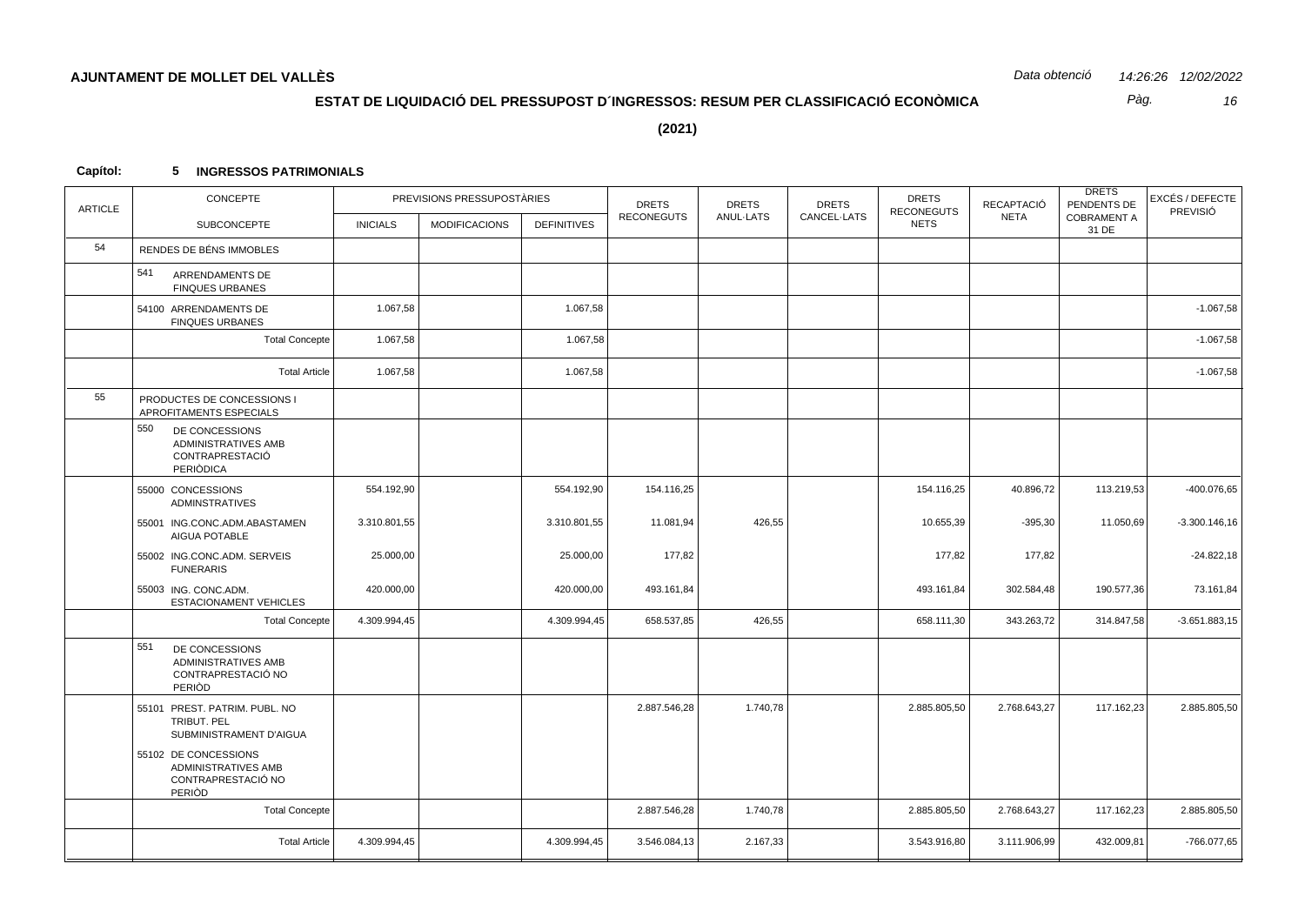*Data obtenció 14:26:26 12/02/2022*

# **ESTAT DE LIQUIDACIÓ DEL PRESSUPOST D´INGRESSOS: RESUM PER CLASSIFICACIÓ ECONÒMICA**

*17 Pàg.*

**(2021)**

### **Capítol: 5 INGRESSOS PATRIMONIALS**

| <b>ARTICLE</b> | <b>CONCEPTE</b>      | PREVISIONS PRESSUPOSTÀRIES |                      |                    | <b>DRETS</b> | <b>DRETS</b> | <b>DRETS</b> | <b>DRETS</b><br>RECAPTACIÓ<br><b>RECONEGUTS</b> |              | <b>DRETS</b><br>PENDENTS DE | EXCÉS / DEFECTE <br>PREVISIÓ |
|----------------|----------------------|----------------------------|----------------------|--------------------|--------------|--------------|--------------|-------------------------------------------------|--------------|-----------------------------|------------------------------|
|                | <b>SUBCONCEPTE</b>   | <b>INICIALS</b>            | <b>MODIFICACIONS</b> | <b>DEFINITIVES</b> | RECONEGUTS   | ANUL-LATS    | CANCEL-LATS  | <b>NETS</b>                                     | <b>NETA</b>  | COBRAMENT A<br>31 DE        |                              |
|                | <b>Total Capítol</b> | 4.311.062,03               |                      | 4.311.062,03       | 3.546.084,13 | 2.167,33     |              | 3.543.916,80                                    | 3.111.906,99 | 432.009,81                  | $-767.145.23$                |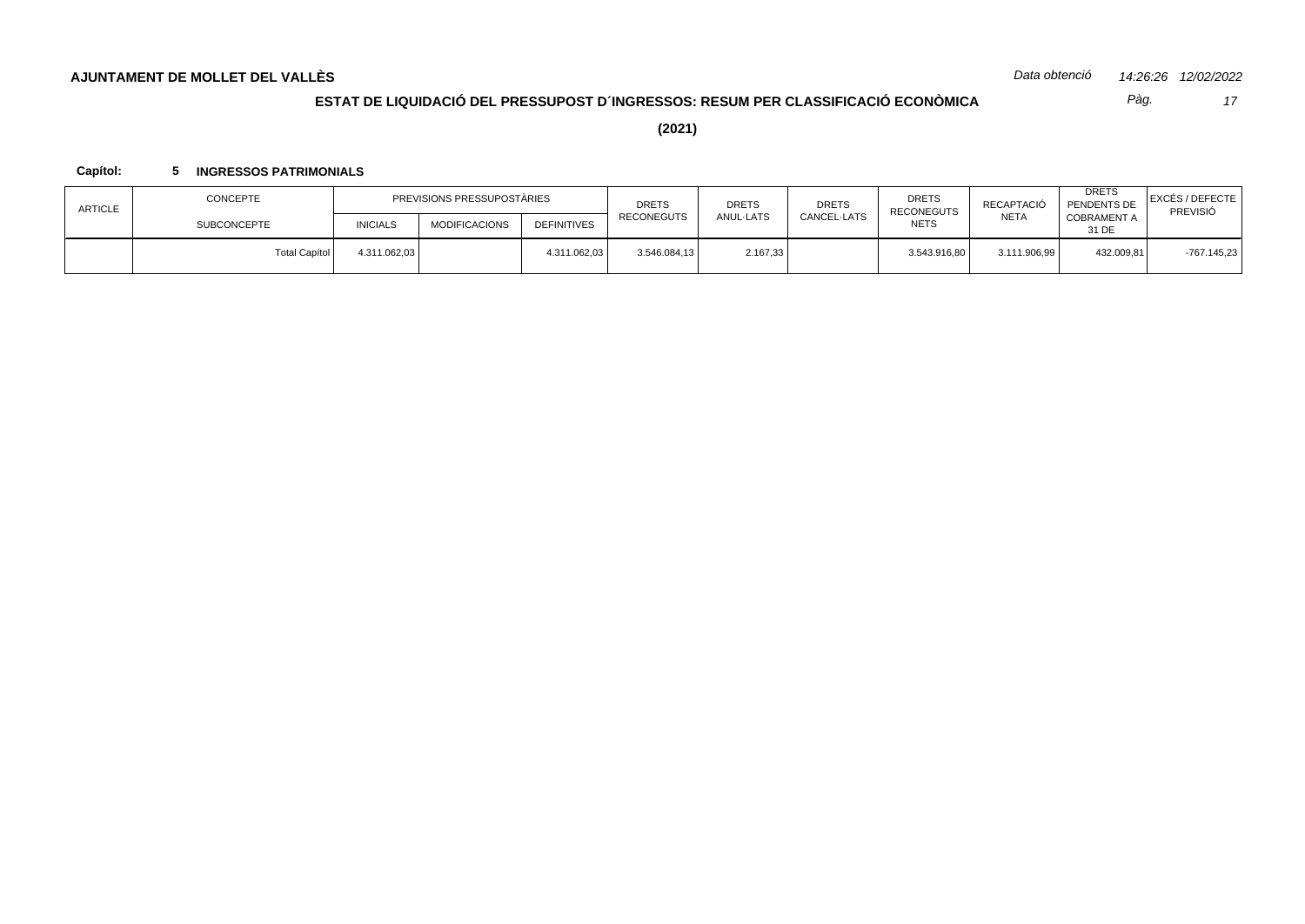*18 Pàg.*

**(2021)**

### **Capítol: 6 ALIENACIÓ D'INVERSIONS REALS**

| ARTICLE | CONCEPTE                      |                 | PREVISIONS PRESSUPOSTÀRIES |                    | <b>DRETS</b> | <b>DRETS</b> | <b>DRETS</b> | <b>DRETS</b><br>RECAPTACIÓ<br>RECONEGUTS |             |                             |  | <b>DRETS</b><br>PENDENTS DE | EXCÉS / DEFECTE<br>PREVISIÓ<br>$-650.000,00$<br>$-650.000,00$<br>$-650.000,00$<br>$-650.000,00$ |
|---------|-------------------------------|-----------------|----------------------------|--------------------|--------------|--------------|--------------|------------------------------------------|-------------|-----------------------------|--|-----------------------------|-------------------------------------------------------------------------------------------------|
|         | SUBCONCEPTE                   | <b>INICIALS</b> | <b>MODIFICACIONS</b>       | <b>DEFINITIVES</b> | RECONEGUTS   | ANUL-LATS    | CANCEL-LATS  | <b>NETS</b>                              | <b>NETA</b> | <b>COBRAMENT A</b><br>31 DE |  |                             |                                                                                                 |
| 60      | DE TERRENYS                   |                 |                            |                    |              |              |              |                                          |             |                             |  |                             |                                                                                                 |
|         | 600<br><b>VENDA DE SOLARS</b> |                 |                            |                    |              |              |              |                                          |             |                             |  |                             |                                                                                                 |
|         | 60000 ALIENACIÓ DE SOLARS     | 650.000,00      |                            | 650.000,00         |              |              |              |                                          |             |                             |  |                             |                                                                                                 |
|         | <b>Total Concepte</b>         | 650.000,00      |                            | 650.000,00         |              |              |              |                                          |             |                             |  |                             |                                                                                                 |
|         | <b>Total Article</b>          | 650.000,00      |                            | 650.000,00         |              |              |              |                                          |             |                             |  |                             |                                                                                                 |
|         | Total Capítol                 | 650.000,00      |                            | 650.000,00         |              |              |              |                                          |             |                             |  |                             |                                                                                                 |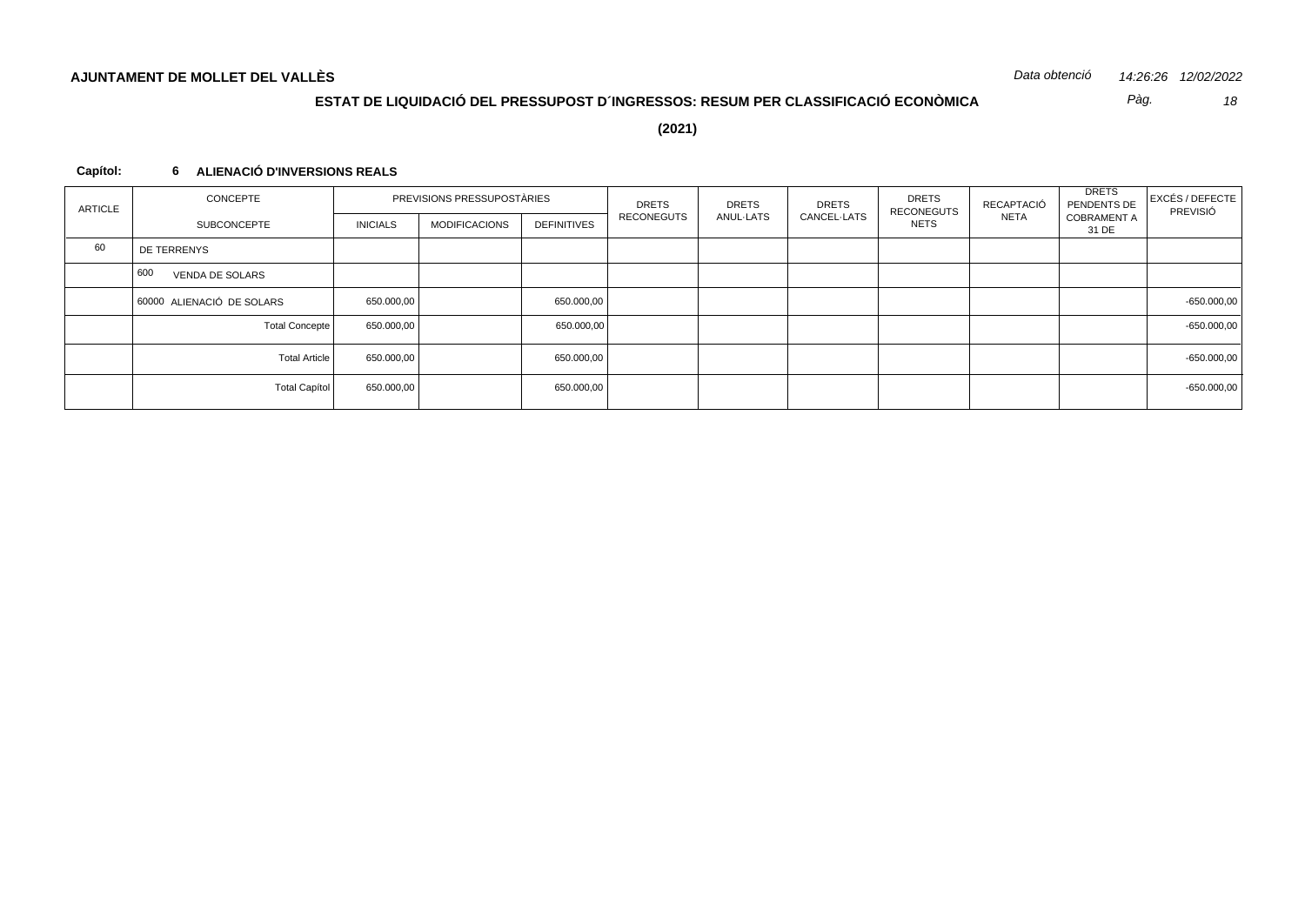Pàg. 19

 $(2021)$ 

#### Capítol: 7 TRANSFERÈNCIES DE CAPITAL

| <b>ARTICLE</b> | CONCEPTE                                                                          |                 | PREVISIONS PRESSUPOSTÀRIES |                    | <b>DRETS</b>      | <b>DRETS</b> | <b>DRETS</b> | <b>DRETS</b><br><b>RECONEGUTS</b> | <b>RECAPTACIÓ</b> | <b>DRETS</b><br>PENDENTS DE | <b>EXCÉS / DEFECTE</b><br>PREVISIÓ |
|----------------|-----------------------------------------------------------------------------------|-----------------|----------------------------|--------------------|-------------------|--------------|--------------|-----------------------------------|-------------------|-----------------------------|------------------------------------|
|                | <b>SUBCONCEPTE</b>                                                                | <b>INICIALS</b> | <b>MODIFICACIONS</b>       | <b>DEFINITIVES</b> | <b>RECONEGUTS</b> | ANUL-LATS    | CANCEL-LATS  | <b>NETS</b>                       | <b>NETA</b>       | <b>COBRAMENT A</b><br>31 DE |                                    |
| 75             | DE COMUNITATS AUTÒNOMES                                                           |                 |                            |                    |                   |              |              |                                   |                   |                             |                                    |
|                | 750<br>DE L'ADMINISTRACIÓ<br><b>GENERAL DE LES</b><br><b>COMUNITATS AUTÒNOMES</b> |                 |                            |                    |                   |              |              |                                   |                   |                             |                                    |
|                | 75084 DE L'ADMINISTRACIÓ<br><b>GENERAL DE LES</b><br>COMUNITATS AUTÒNOMES         | 250.000,00      |                            | 250.000,00         |                   |              |              |                                   |                   |                             | $-250.000,00$                      |
|                | <b>Total Concepte</b>                                                             | 250.000,00      |                            | 250.000,00         |                   |              |              |                                   |                   |                             | $-250.000,00$                      |
|                | <b>Total Article</b>                                                              | 250.000,00      |                            | 250.000,00         |                   |              |              |                                   |                   |                             | $-250.000,00$                      |
| 76             | DE LES ENTITATS LOCALS                                                            |                 |                            |                    |                   |              |              |                                   |                   |                             |                                    |
|                | 761<br>DE DIPUTACIONS, CONSELLS<br>O CABILDOS                                     |                 |                            |                    |                   |              |              |                                   |                   |                             |                                    |
|                | 76100 TRANSFERÈNCIES<br><b>DIBA:INVERSIONS</b>                                    | 500.000,00      | 254.675,53                 | 754.675,53         | 99.128,09         |              |              | 99.128,09                         | 99.128,09         |                             | $-655.547,44$                      |
|                | <b>Total Concepte</b>                                                             | 500.000,00      | 254.675,53                 | 754.675,53         | 99.128,09         |              |              | 99.128,09                         | 99.128,09         |                             | $-655.547,44$                      |
|                | <b>Total Article</b>                                                              | 500.000,00      | 254.675,53                 | 754.675,53         | 99.128,09         |              |              | 99.128,09                         | 99.128,09         |                             | $-655.547,44$                      |
| 77             | <b>D'EMPRESES PRIVADES</b>                                                        |                 |                            |                    |                   |              |              |                                   |                   |                             |                                    |
|                | 770<br>D'empreses privades                                                        |                 |                            |                    |                   |              |              |                                   |                   |                             |                                    |
|                | 77000 SUBVENCIONS D'EMPRESES<br><b>PRIVADES</b>                                   |                 | 100.000,00                 | 100.000,00         | 100.000,00        |              |              | 100.000,00                        | 100.000,00        |                             |                                    |
|                | <b>Total Concepte</b>                                                             |                 | 100.000,00                 | 100.000,00         | 100.000,00        |              |              | 100.000,00                        | 100.000,00        |                             |                                    |
|                | <b>Total Article</b>                                                              |                 | 100.000,00                 | 100.000,00         | 100.000,00        |              |              | 100.000,00                        | 100.000,00        |                             |                                    |
|                | <b>Total Capítol</b>                                                              | 750.000,00      | 354.675,53                 | 1.104.675,53       | 199.128,09        |              |              | 199.128,09                        | 199.128,09        |                             | $-905.547,44$                      |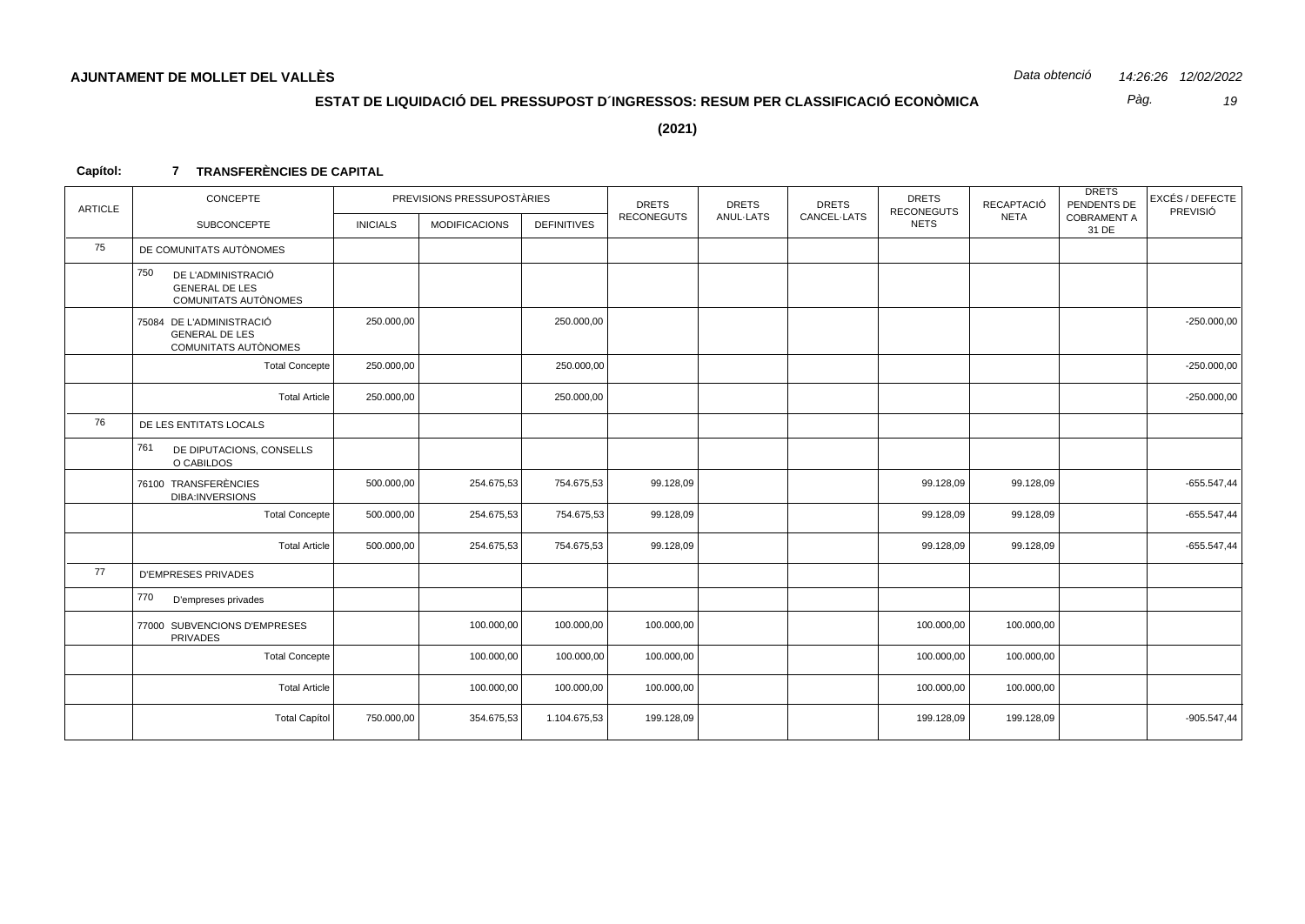*20 Pàg.*

**(2021)**

### **Capítol: 8 ACTIUS FINANCERS**

| <b>ARTICLE</b> | CONCEPTE                                          |                 | PREVISIONS PRESSUPOSTÀRIES |                    | <b>DRETS</b> | <b>DRETS</b> | <b>DRETS</b> | <b>DRETS</b><br><b>RECONEGUTS</b> | RECAPTACIÓ  | <b>DRETS</b><br>PENDENTS DE<br>PREVISIÓ | EXCÉS / DEFECTE |
|----------------|---------------------------------------------------|-----------------|----------------------------|--------------------|--------------|--------------|--------------|-----------------------------------|-------------|-----------------------------------------|-----------------|
|                | SUBCONCEPTE                                       | <b>INICIALS</b> | MODIFICACIONS              | <b>DEFINITIVES</b> | RECONEGUTS   | ANUL-LATS    | CANCEL-LATS  | <b>NETS</b>                       | <b>NETA</b> | <b>COBRAMENT A</b><br>31 DE             |                 |
| 87             | ROMANENT DE TRESORERIA                            |                 |                            |                    |              |              |              |                                   |             |                                         |                 |
|                | 870<br>ROMANENT DE TRESORERIA                     |                 |                            |                    |              |              |              |                                   |             |                                         |                 |
|                | 87000 ROMANENTS PER A<br><b>DESPESES GENERALS</b> |                 |                            |                    |              |              |              |                                   |             |                                         |                 |
|                | 87010 PER A DESPESES AMB<br>FINANÇAMENT AFECTAT   |                 | 2.747.628,24               | 2.747.628,24       |              |              |              |                                   |             |                                         | $-2.747.628.24$ |
|                | <b>Total Concepte</b>                             |                 | 2.747.628,24               | 2.747.628,24       |              |              |              |                                   |             |                                         | $-2.747.628.24$ |
|                | <b>Total Article</b>                              |                 | 2.747.628,24               | 2.747.628,24       |              |              |              |                                   |             |                                         | $-2.747.628,24$ |
|                | Total Capítol                                     |                 | 2.747.628,24               | 2.747.628,24       |              |              |              |                                   |             |                                         | $-2.747.628,24$ |
|                |                                                   |                 |                            |                    |              |              |              |                                   |             |                                         |                 |